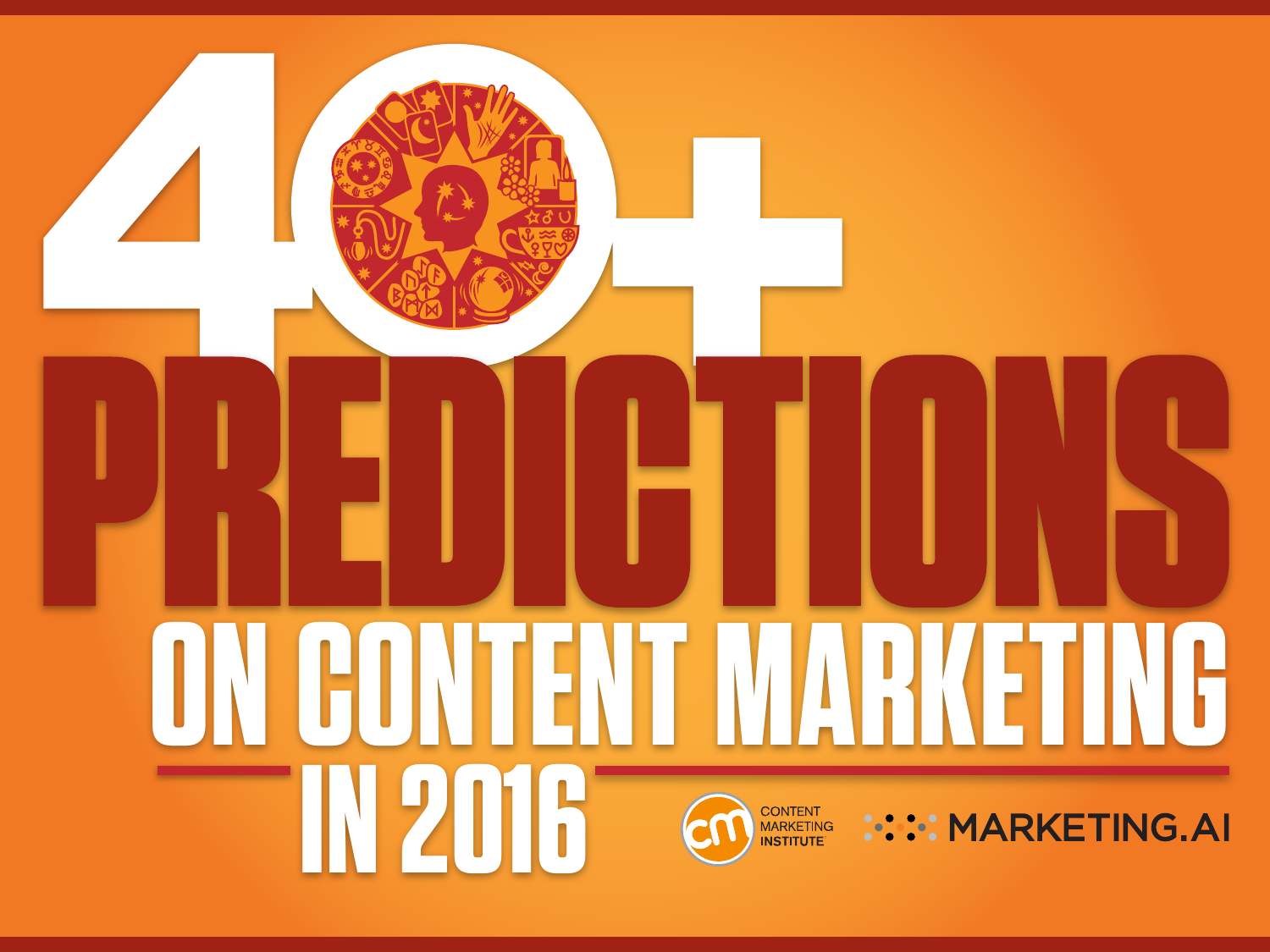While I myself am ever the optimist, my personal content marketing predictions for 2016 are a bit of a mixed bag:

- 1. While we will see shining examples of content marketing magic in action, the sheer majority of brands will continue to crash and burn with their content creation and distribution efforts. Simply put, most brands resist telling a truly differentiated story, and even those that do tell one aren't consistent or patient enough to build loyal audiences over time.
- 2. While some media companies (like *The Wall Street Journal* and *The New York Times*) will find their footing with sponsored content/native advertising, a few other enterprise media brands will be decimated by their lack of control over native — which will kill their credibility (a deficit from which they will never fully recover).
- 3. 2016 will finally be the year in which large brands will consider purchasing media platforms, and brands will begin to set up the infrastructure to make these purchases possible. This will start in the B2B arena, where large manufacturers (like GE) will purchase niche content sites that already have loyal audiences (buy vs. build). This momentum will continue into 2017, when Apple will buy Disney, bringing together Steve Jobs' two greatest creations (Apple and Pixar), at last.



**JOE PULIZZI** @JoePulizzi Founder Content Marketing Institute



**::::: MARKETING.AI**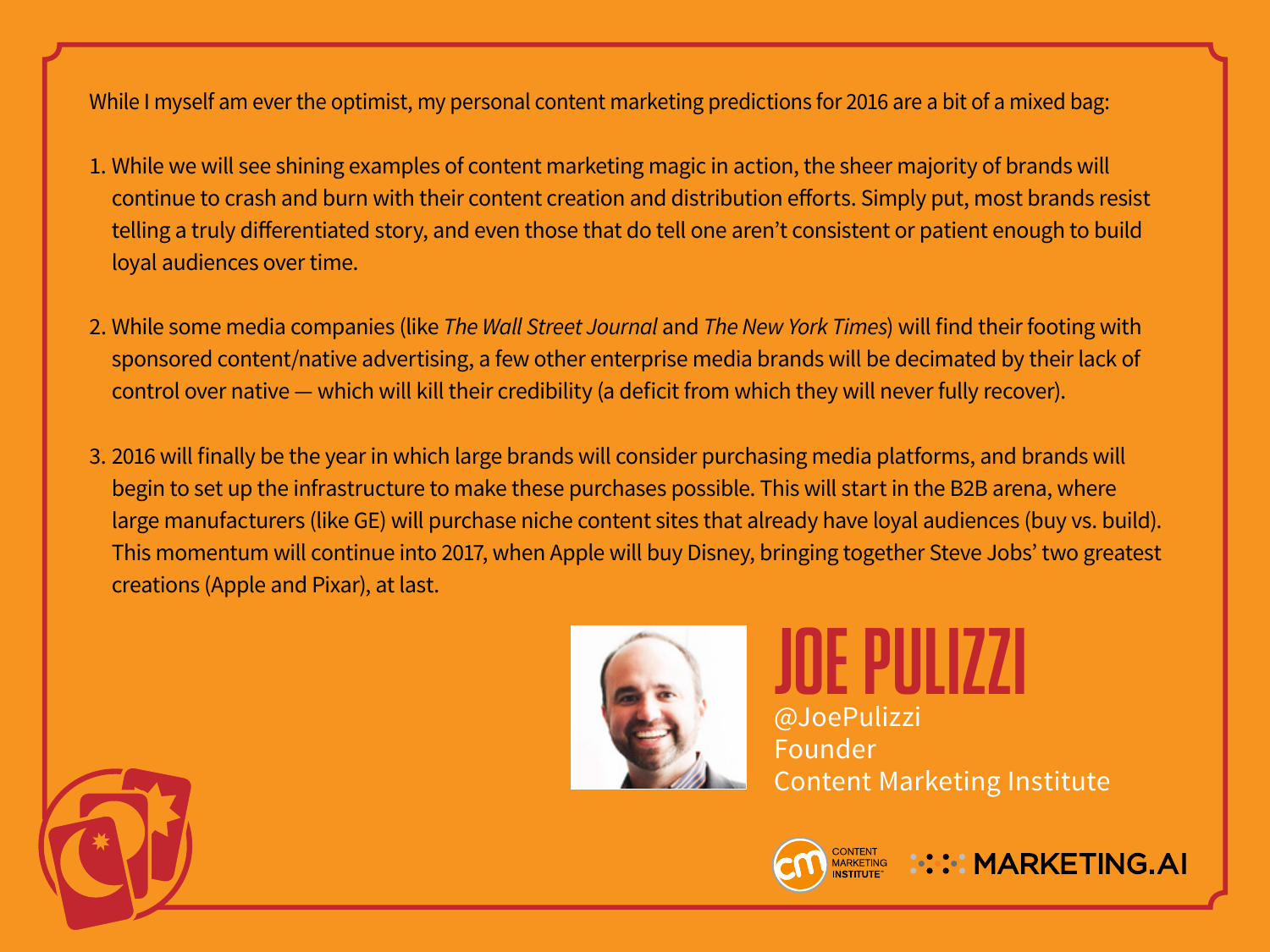2016 will be the year when the worlds of product-as-content and content-as-product collide. The hottest, most positive trend will be enterprises reorganizing their brand, product, marketing, sales, and customer service teams around innovation and customer experience. The negative will be the new and developing enterprise-wide battle over which department should "own" the content-driven customer experience.



**ROBERT ROSE** @Robert\_Rose Chief Strategy Officer Content Marketing Institute



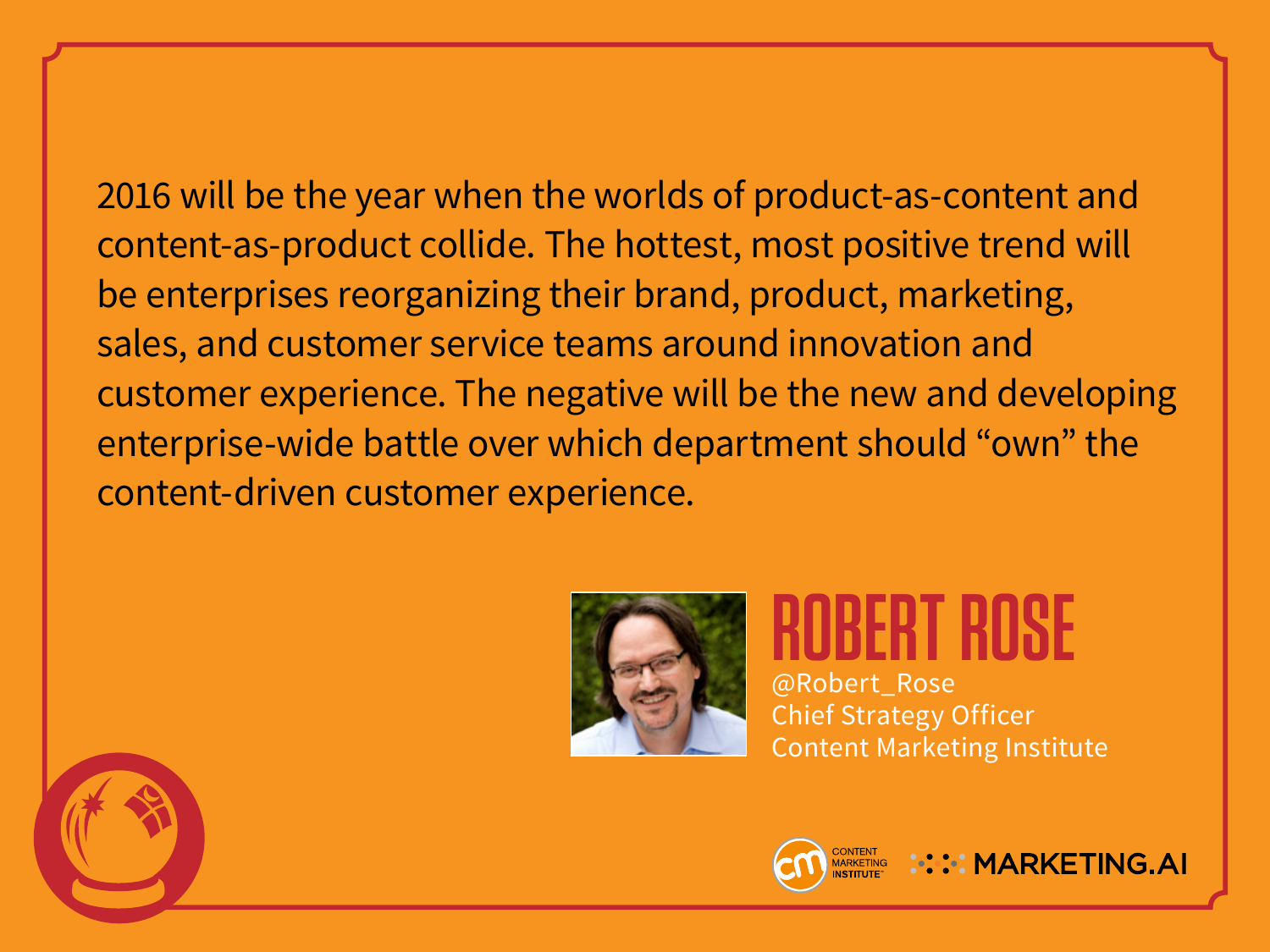In 2016, the content part of "content marketing" will take front and center. Isn't it bizarre how, for so long, our industry has been mum about how to produce great content? We love to say, "The secret of great marketing is great content," but rather than help each other create better, we spend all our time agonizing over distribution, tech, and measurement — all important focal points, but they are all well covered.

Over the next year, content marketers will focus, not only on how to reach people, but also on how to resonate with them. And in mature niches, teams with top producers on staff or at their disposal will win out. Tech and tactics are commodities, but creative talent is a rare and precious resource.

As media like podcasting and interactive experiences come to the fore, the creative table stakes will get pushed even higher. These, and other emerging forms of content, can't be gamed, as the audience's alreadyhigh BS detectors shoot through the roof when they detect poor quality in audio, video, apps, and more. The major trend we'll watch unfold as a result will be tech players enabling creators.

Yes, today is a great day to be a marketer; but tomorrow will be the very best of times to be a creator.



## **JAY ACUNZO**

@Jay\_zo VP, Platform & Content NextView Ventures



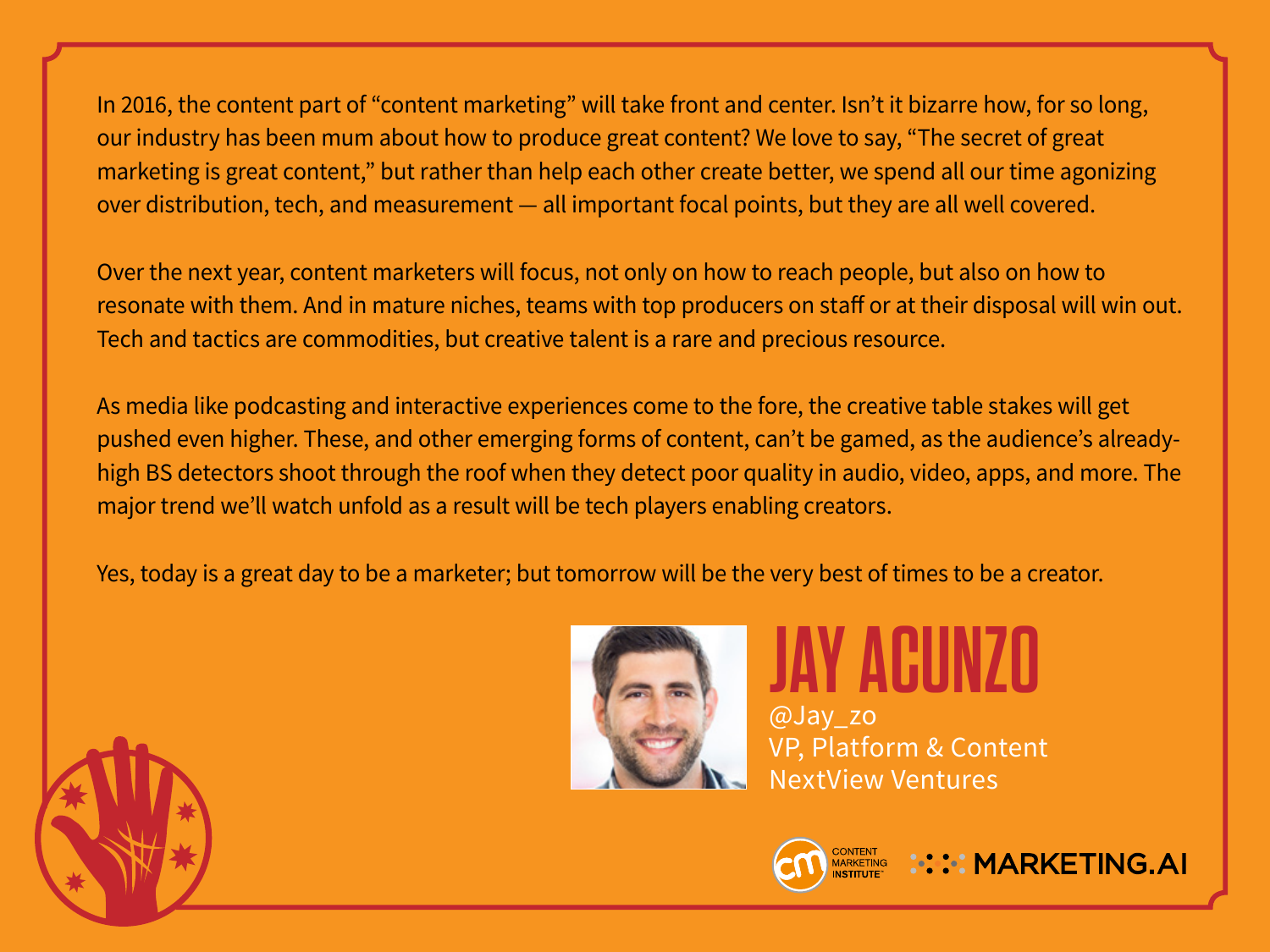I predict the emergence of "TweetRank." As sign-up growth slows, Twitter will boost its stock price by making ads more prominent. That means making some tweets less prominent. To decide which tweets get which treatment, there will be an algorithm.

Expect to start paying for visibility on Twitter. For many brands, it will be worth it.



**ANDY CRESTODINA** @crestodina Strategic Director Orbit Media Studios



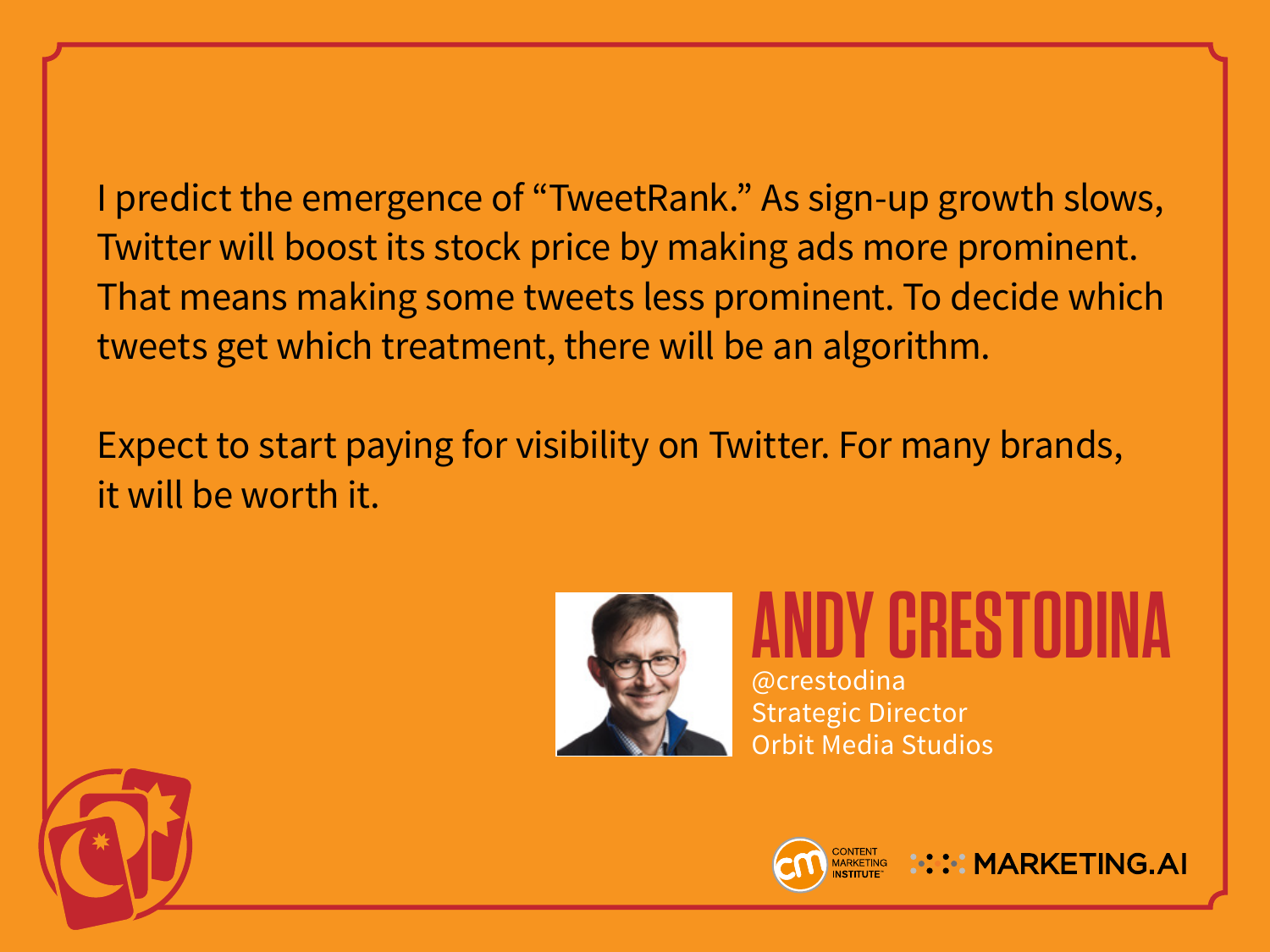I predict that vision will be more important than ever for content. To make an impact through content, brand marketers will need to go big. By big, I don't mean high volume. I mean ambitious. I mean unique. I mean impactful. And that's impossible to achieve without a distinct and meaningful vision.



**COLLEEN JONES** @leenjones CEO Content Science



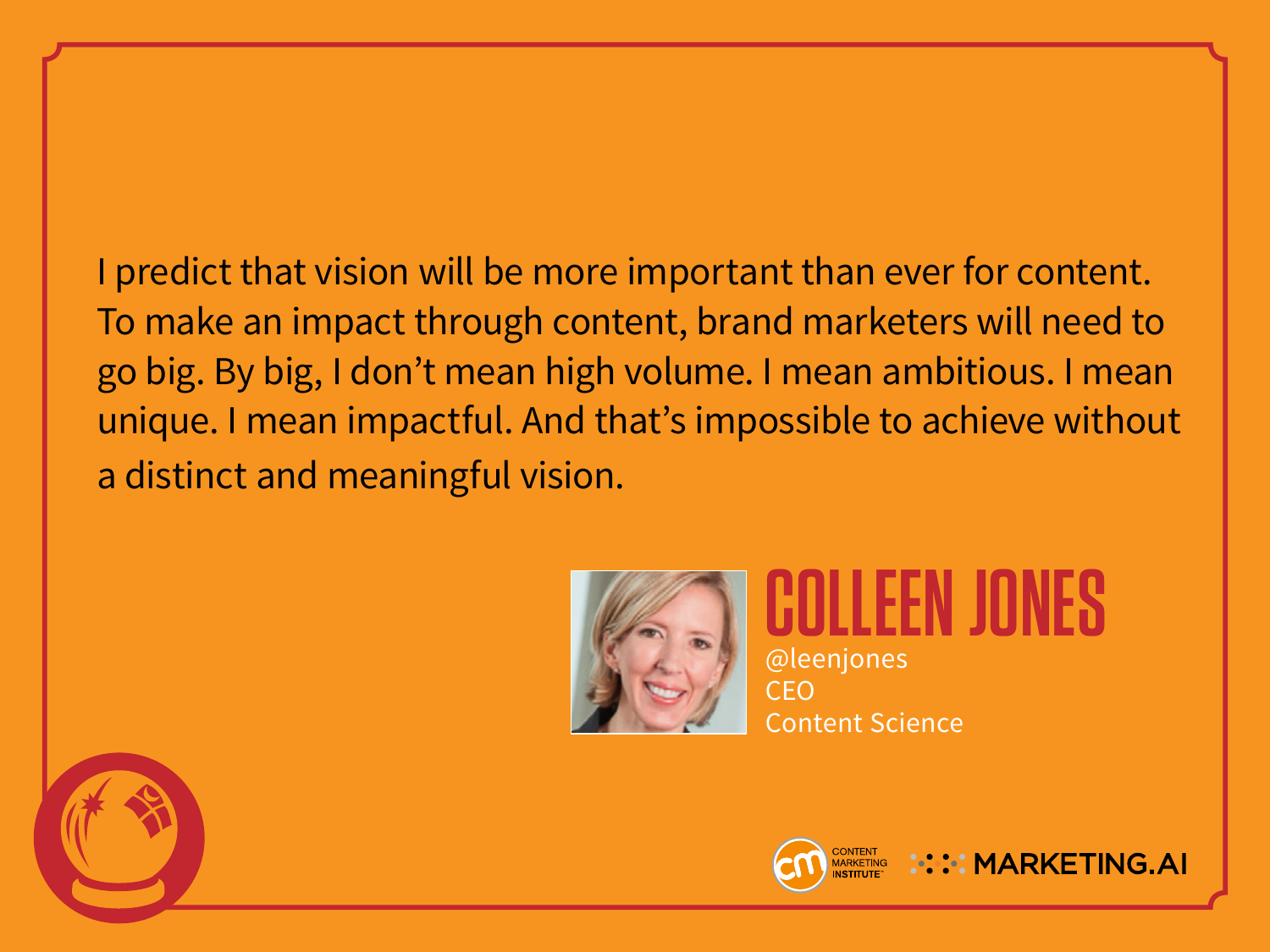Brand marketers will continue to struggle to produce and deliver consistent content to their target audiences. While 2016 will see increased interest in advanced information-management strategies (like adopting intelligent content), most brand marketers will continue to use outdated approaches (like handcrafting deliverables) — until the weight of their efforts exceeds their capacity.



**SCOTT ABEL** @scottabel CEO & Chief Wrangler The Content Wrangler, Inc.

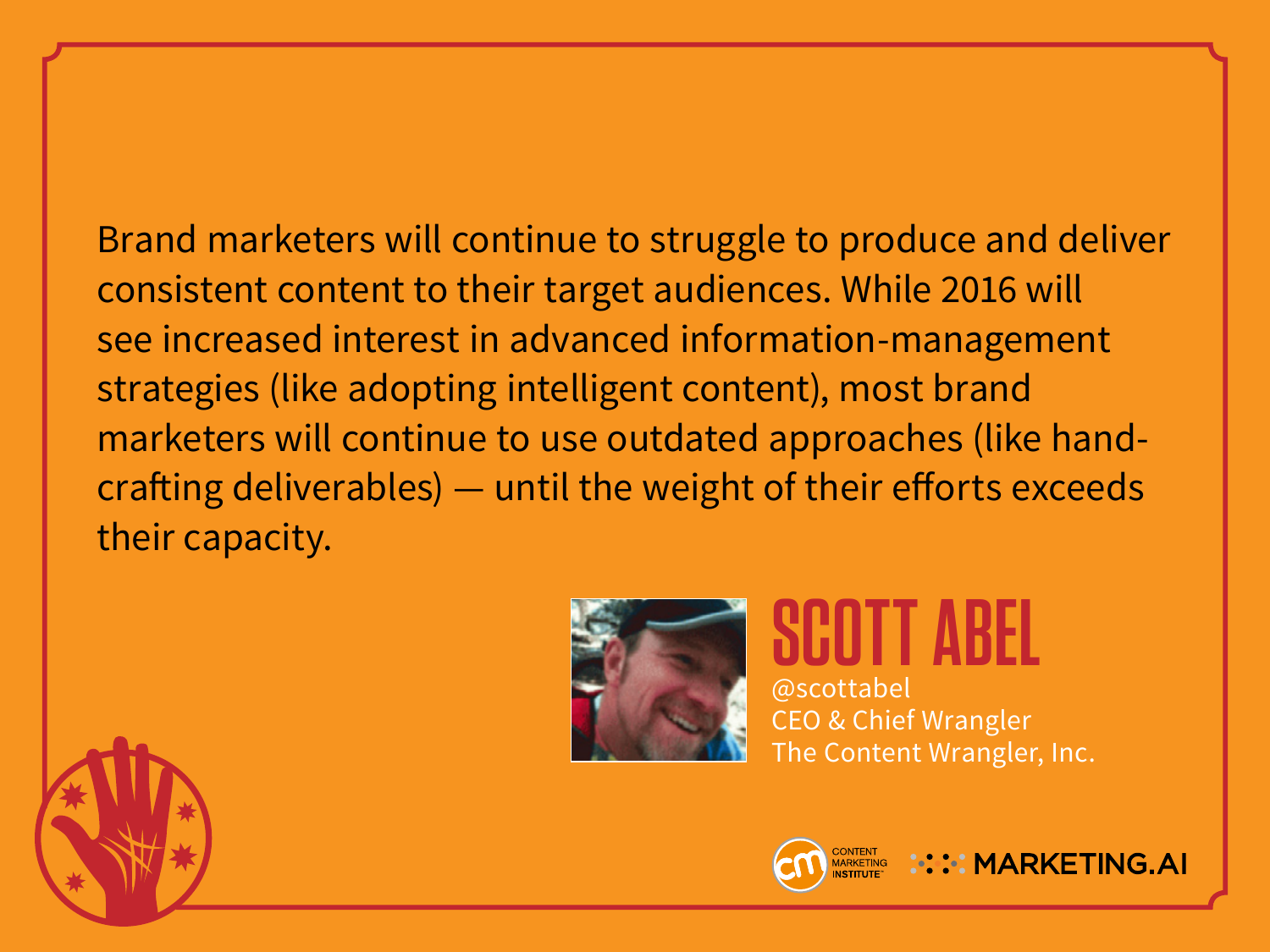All signs point to video. Whether it's Facebook Live, video on Twitter, Periscope, Blab, Instagram, Vine, or the old standby YouTube, 2016 will be the year when video becomes a primary content marketing consideration for all brands — even B2B. This is partially because the customer appetite for video (even low-res, real-time video) is insatiable, and partially because video is the most efficient way to atomize content marketing: If you have video, you have audio. If you have video, you have text (via transcription). If you have video, you have photos. But it doesn't

work the other way around. In 2016, video will take its rightful place as the petri dish of great content marketing.



# **JAY BAER**

@jaybaer President, Convince & Convert Author of *Hug Your Haters*



**NO. MARKETING.AI**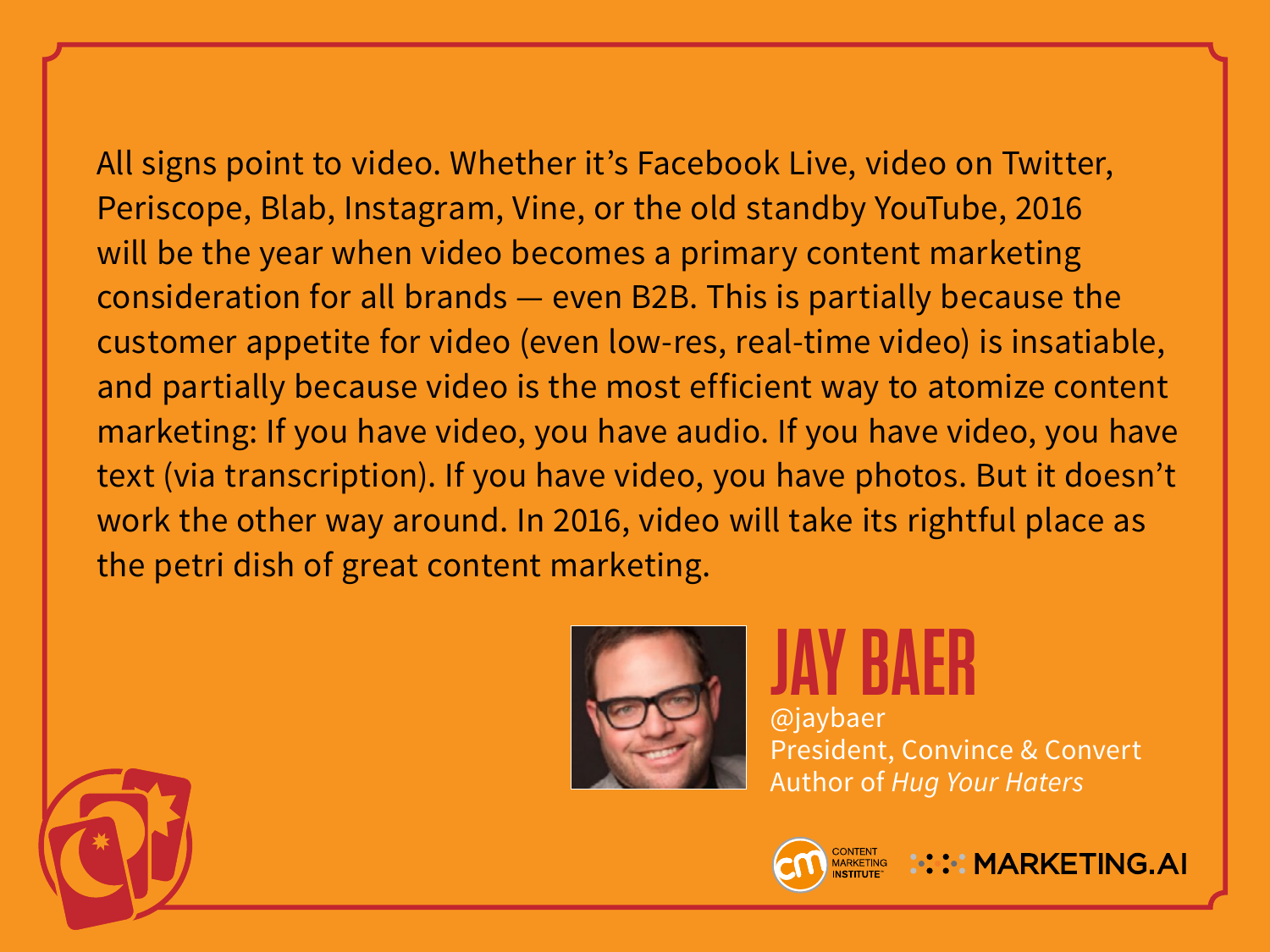In 2016, we will see less importance placed on individual thought leaders, and much more importance placed on brand leaders—teams of marketers who align their message across campaigns, audiences, buyer journeys, functions, and business units. Their coordinated content will become known for its consistent voice and tone, targeted to audiences that are clearly defined and for whom it will be most relevant. Like a great sports franchise, the individual team members will always emphasize the team first when asked about their success. A few of these brand leaders will emerge in each industry and will so utterly dominate their respective areas that 2017 will be about their competitors trying to catch up.



### **GREG MARLIN** @GregMarlin

Founder & CEO Marketing.AI



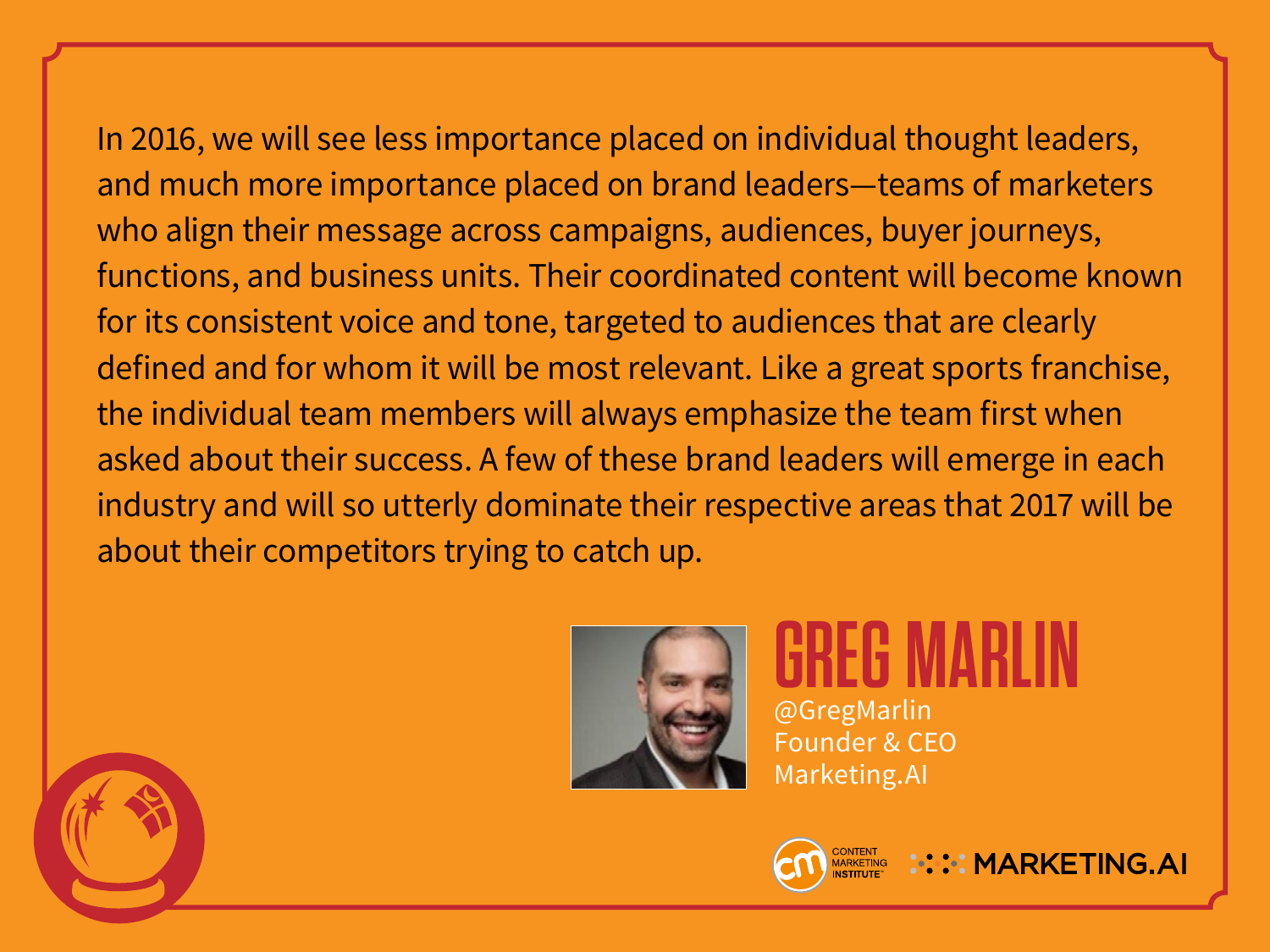Show me a 30-minute conversation between B2B marketing leaders, and I'll show you a dozen mentions of "account-based marketing (ABM)." I'll resist the temptation to say, "Account-based marketing is the new content marketing," but truth is, it's the topic on everyone's tongue.

My belief is that ABM and content aren't mutually exclusive. In fact, like many other marketing disciplines, ABM requires content. It just requires a different mindset and different metrics attached to that content. Mass appeal gives way to hyper-personalized; broadcasting gives way to narrow distribution. In other words, in 2016, you'll see more account-level content — provided, of course, you are on the target account distribution list.



### **JOE CHERNOV** @jchernov

**::::: MARKETING.AI** 

VP of Marketing InsightSquared

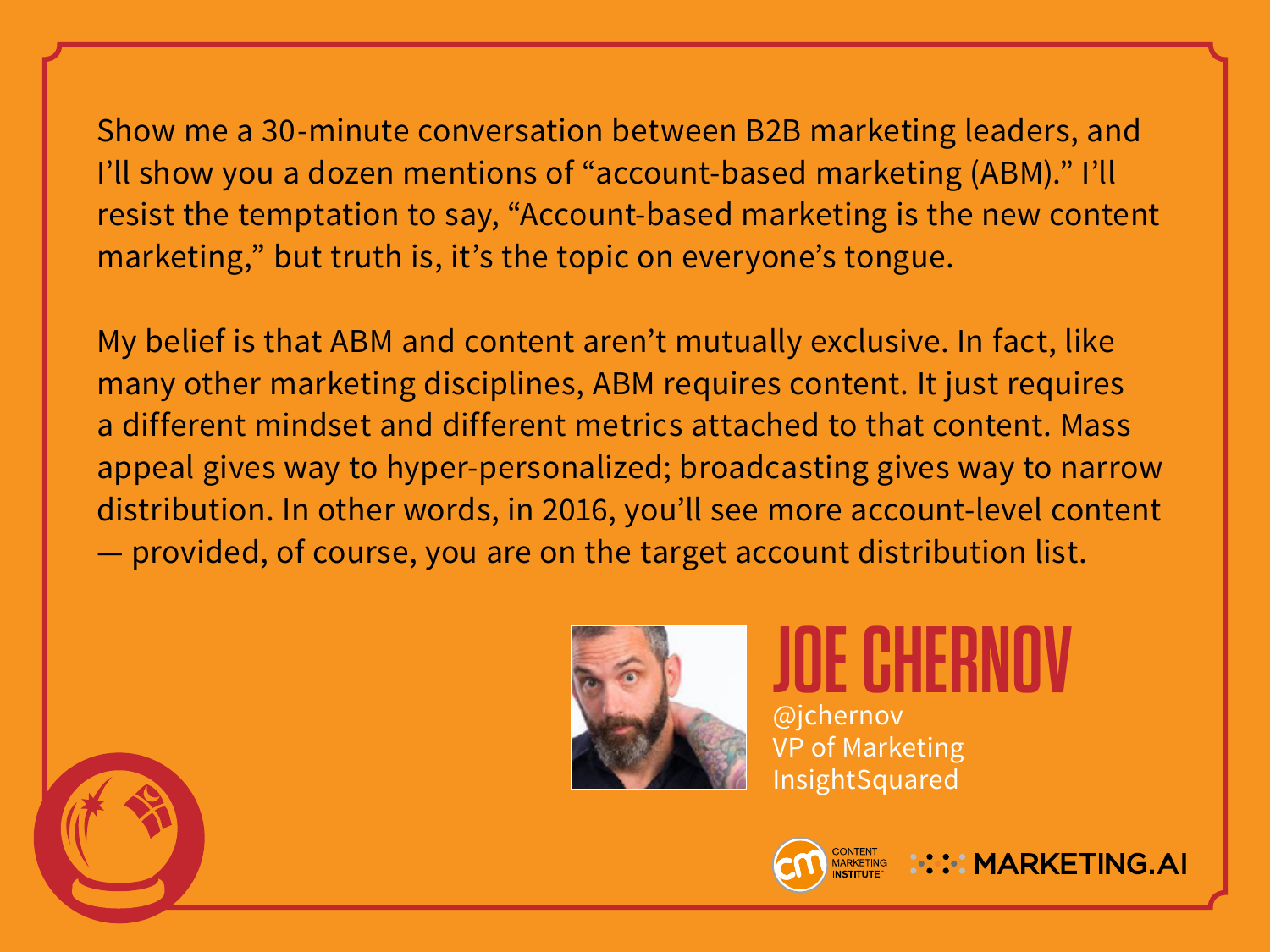Too much content marketing is created on a hunch and doesn't perform that well.

2016 will be the year marketers start to use data and a connection with leads and revenue to develop their strategy, to create better content, and to more smartly distribute it.

Wild prediction: Yahoo will get bought by a media company.



**PAWAN DESHPANDE** @TweetsFromPawan CEO Curata



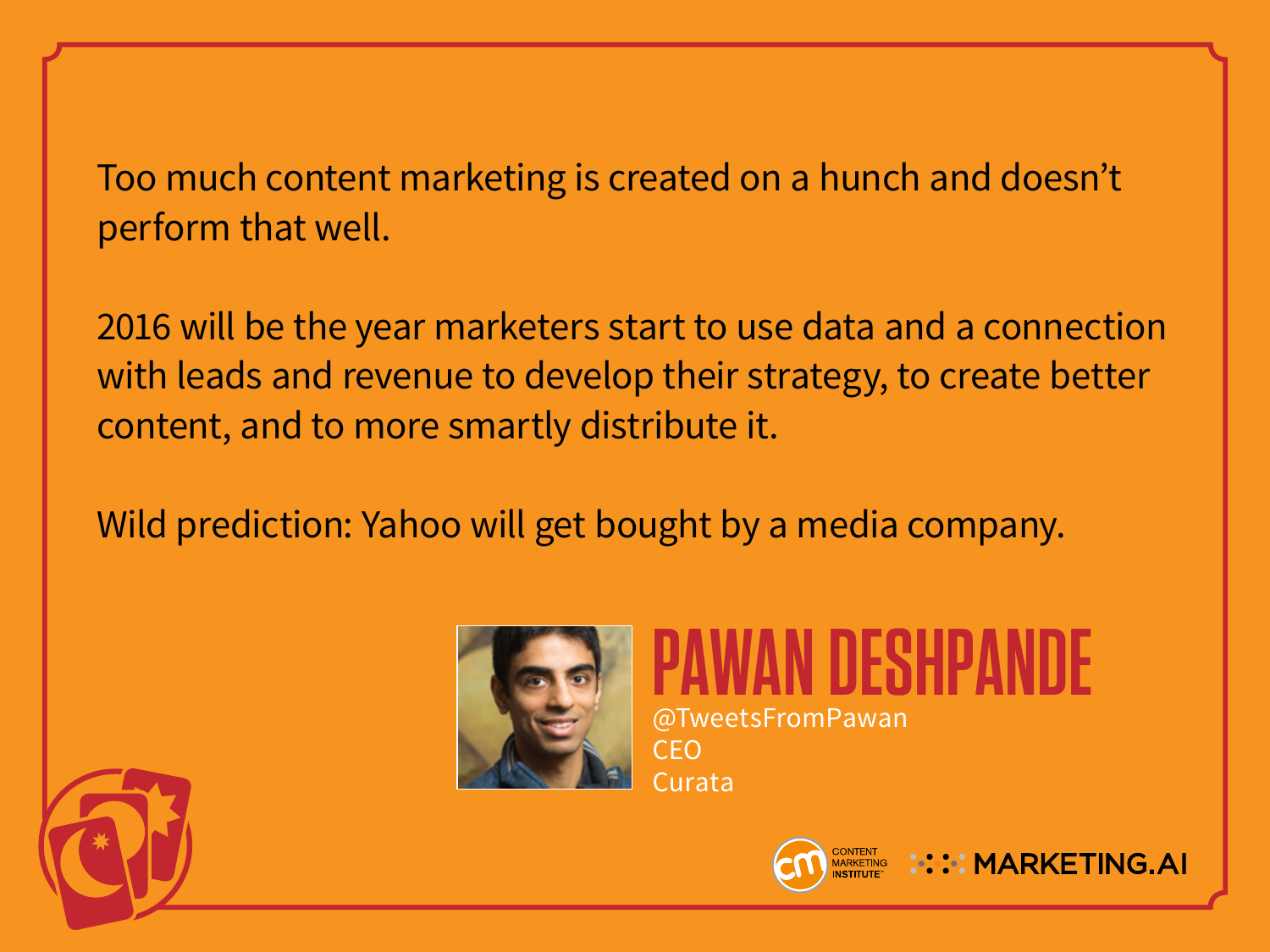Too many marketers are creating content on an island, failing to optimize its impact due to a lack of collaboration across the organization.

2016 will mark the beginning of the collapse of barriers between marketing functions such as content marketing, social media teams, product marketing, marketing operations, and digital marketing teams.



#### **MICHAEL GERARD** @michaelgerard CMO



Curata

**:::: MARKETING.AI**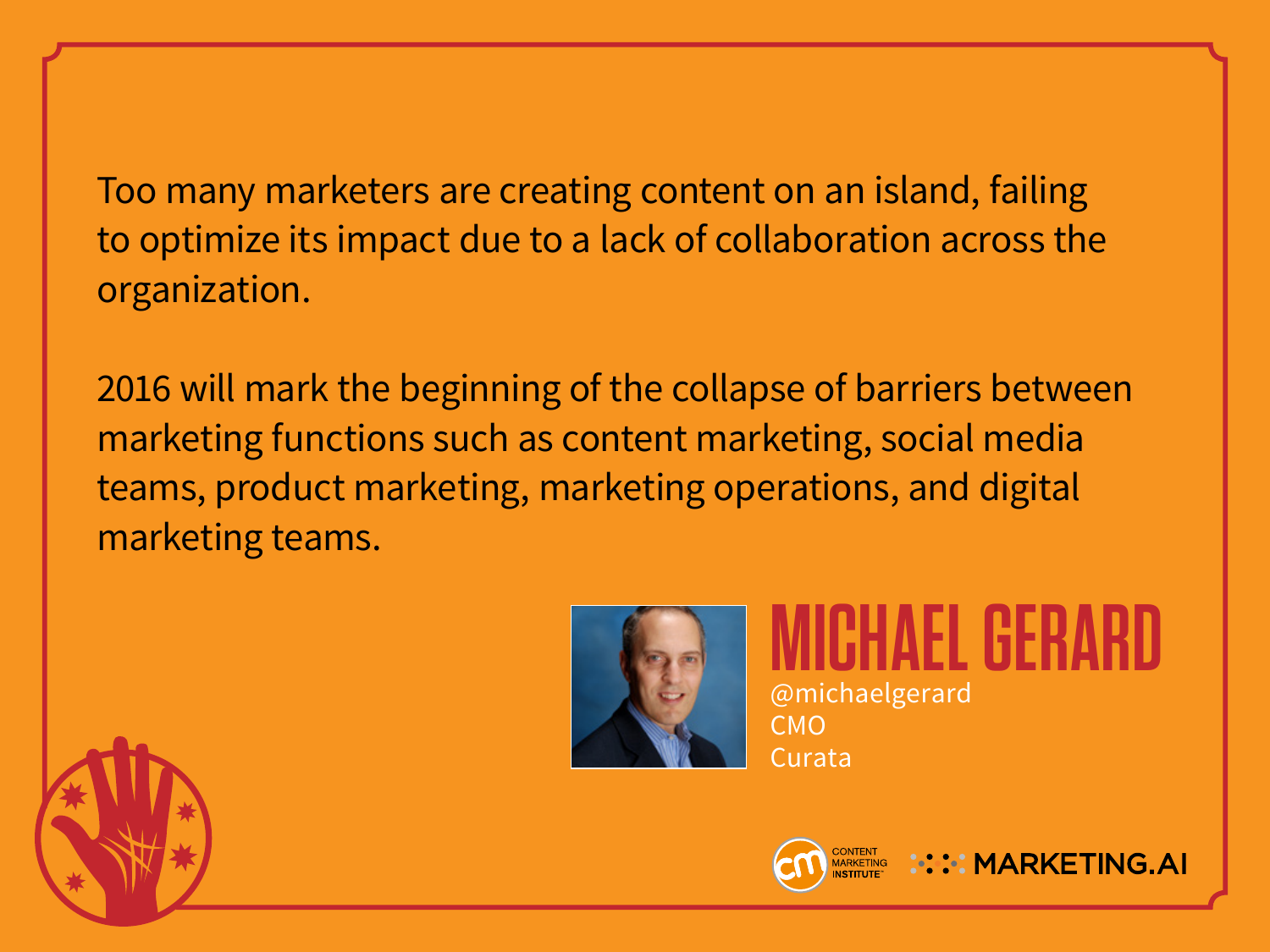In 2016, B2B marketers will apply more focus to flow. Instead of one-off campaigns, they'll start to think about the experience they can create across the entirety of the buying process — what I call the continuum. They'll also start to explore the dynamics of buying committees to understand the flow amongst those involved. But flow applies internally, as well. Rather than silos that create fragmented engagement across channels for buyers, marketers need to start connecting teams within the company to create a fluency of experience that helps buying committees eliminate the conflict that so commonly derails the decision to buy.



### **ARDATH ALBEE** @ardath421

CEO & B2B Marketing Strategist, Marketing Interactions, Inc. Author of *Digital Relevance*



**: :::: MARKETING.AI** 

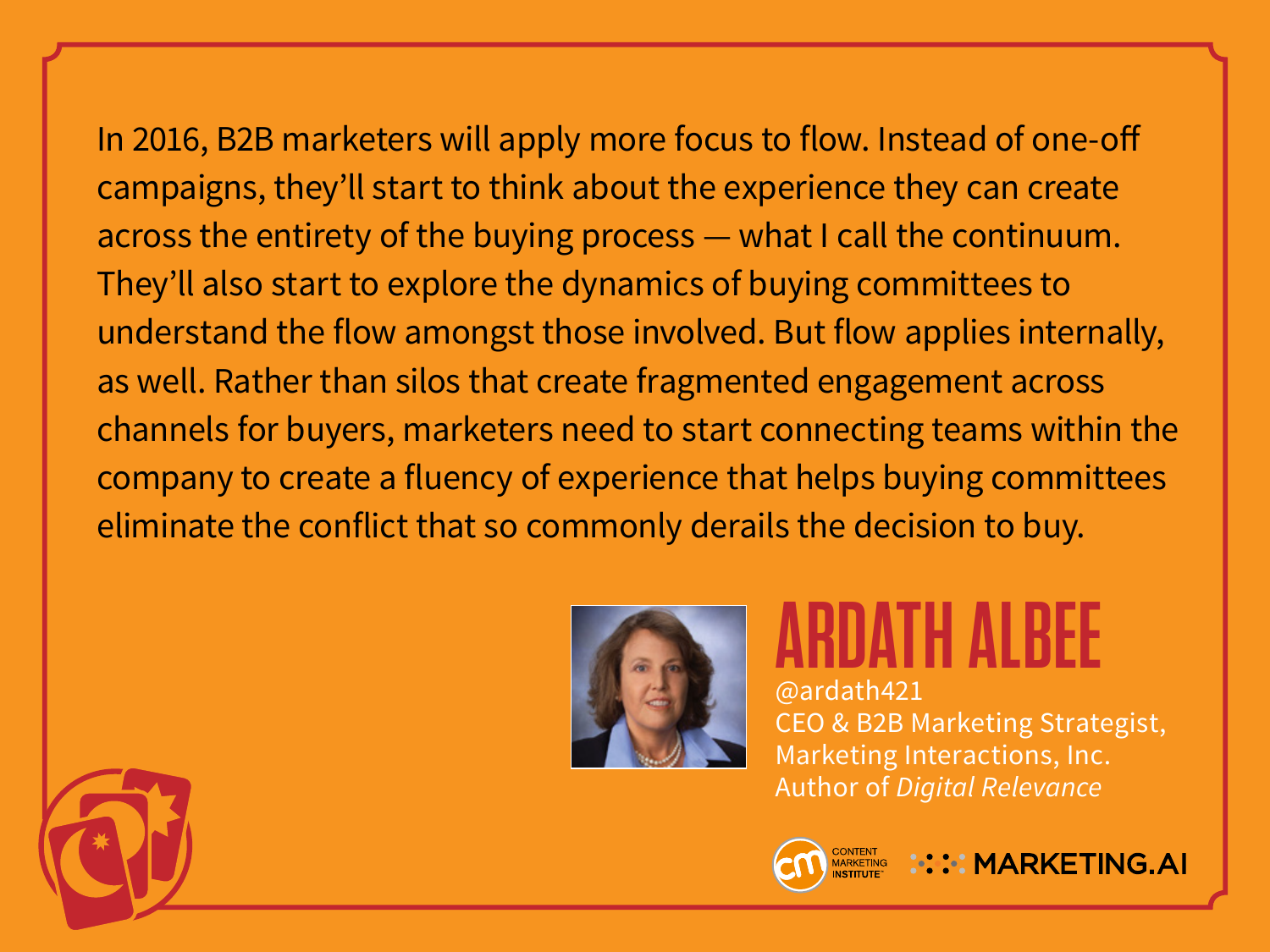In 2016, the continued consolidation/integration of content marketing tools will allow marketers to create, manage, and distribute content all in one system. However, as things become more template-based, it will drastically reduce creativity, which will lead to a creative revolt (most likely led by Doug Kessler).



**MIKE MYERS** @mikemyers614 Consultant, Content Marketing Nationwide



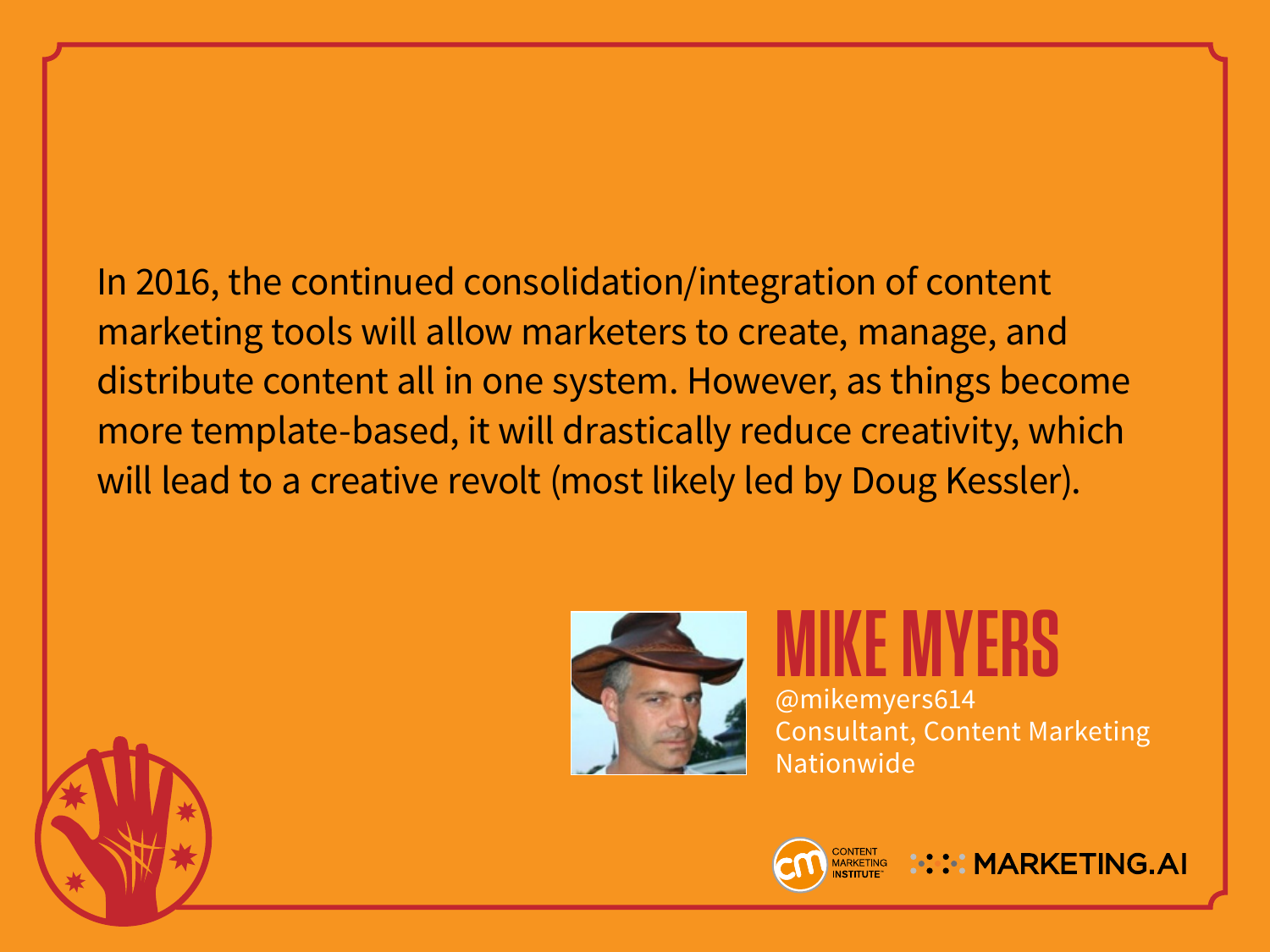For 2016, I predict that the place where content marketing sits within a company will change. Today, many companies are duplicating their content efforts amongst various teams. There are "content marketers" in product marketing, field marketing, sales, demand generation, and public relations. I placed "content marketers" in quotations because even though many don't have that title, they are doing that job. This leads to low ROI and, even worse, customer confusion. In order for content marketing to be successful, companies will need to end their content marketing silos and create a cohesive content marketing machine.

In other words: In 2016, the silos of content marketing will end, and a new, more unified team model will begin.



#### **AMY HIGGINS** @amywhiggins Director of Content Deem



**::::: MARKETING.AI**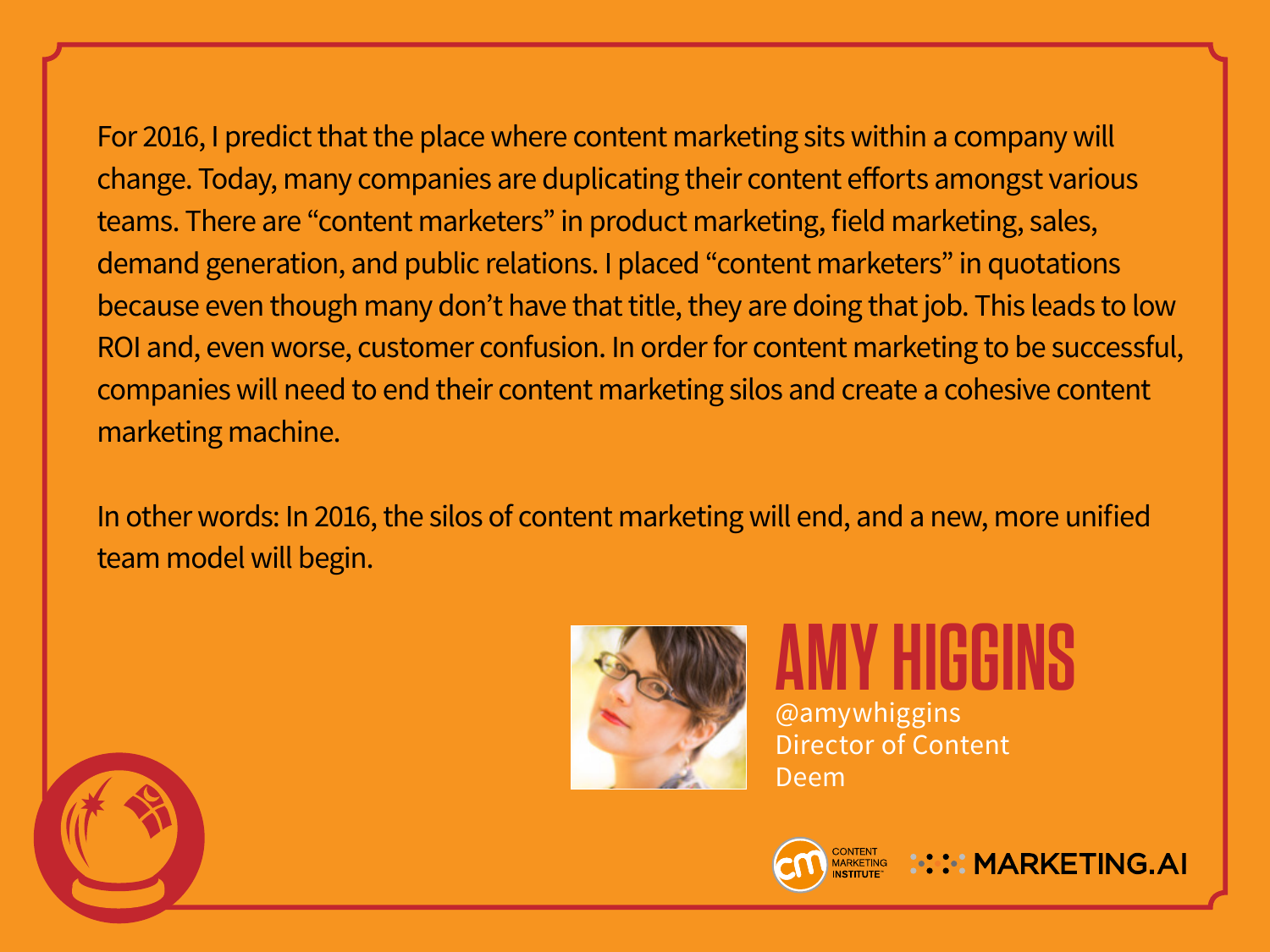I think brand marketers will be shifting into high gear with their employee advocacy programs. Even those brands that arrived late to the content marketing party are awake to the fact that employees represent the biggest potential to reach their target audience.

More brands are investing aggressively in awareness, training, and governance to empower their employees to become ambassadors for their brands through content production, content sharing, and social media engagement.

While this is not a new approach to content marketing, it is (in my opinion) the fastest-growing aspect of content marketing.



**BERNIE BORGES** @bernieborges CEO, Find and Convert Producer, Social Business Engine

**::::: MARKETING.AI** 



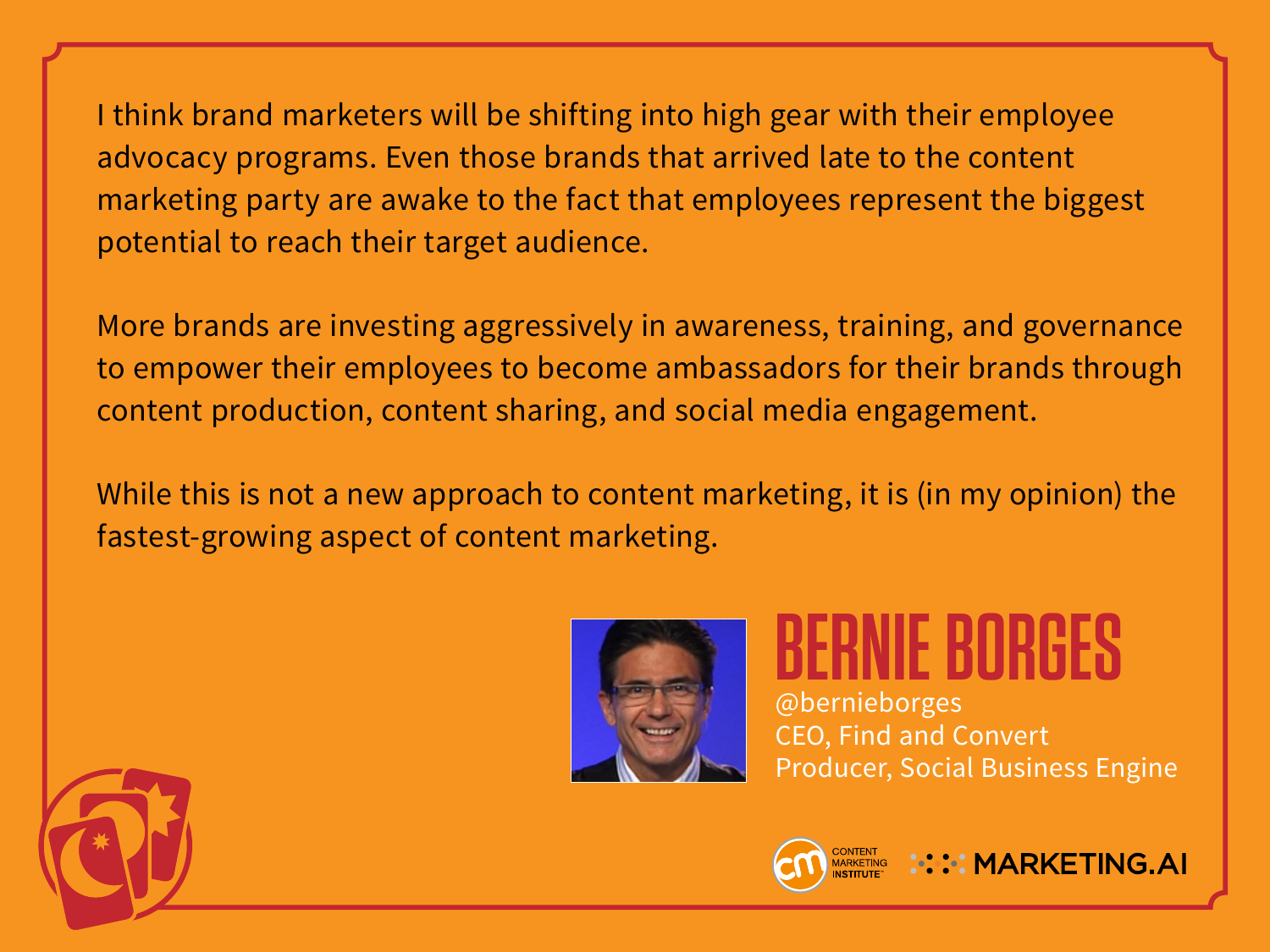1. Businesses will hire more (and more senior-level) executives to oversee content, and will give those people purview over owned and earned media. Content is not a channel, and it can't be siloed in the way social media, communications, media, search, or email can exist in relative isolation.

2. The content software stack will continue to evolve. Brands will be able to invest in more end-to-end content solutions, rather than multiple point solutions, which will streamline workflow and simplify investment decisions.



#### **REBECCA LIEB** @lieblink Analyst, Advisor & Author Conglomotron LLC



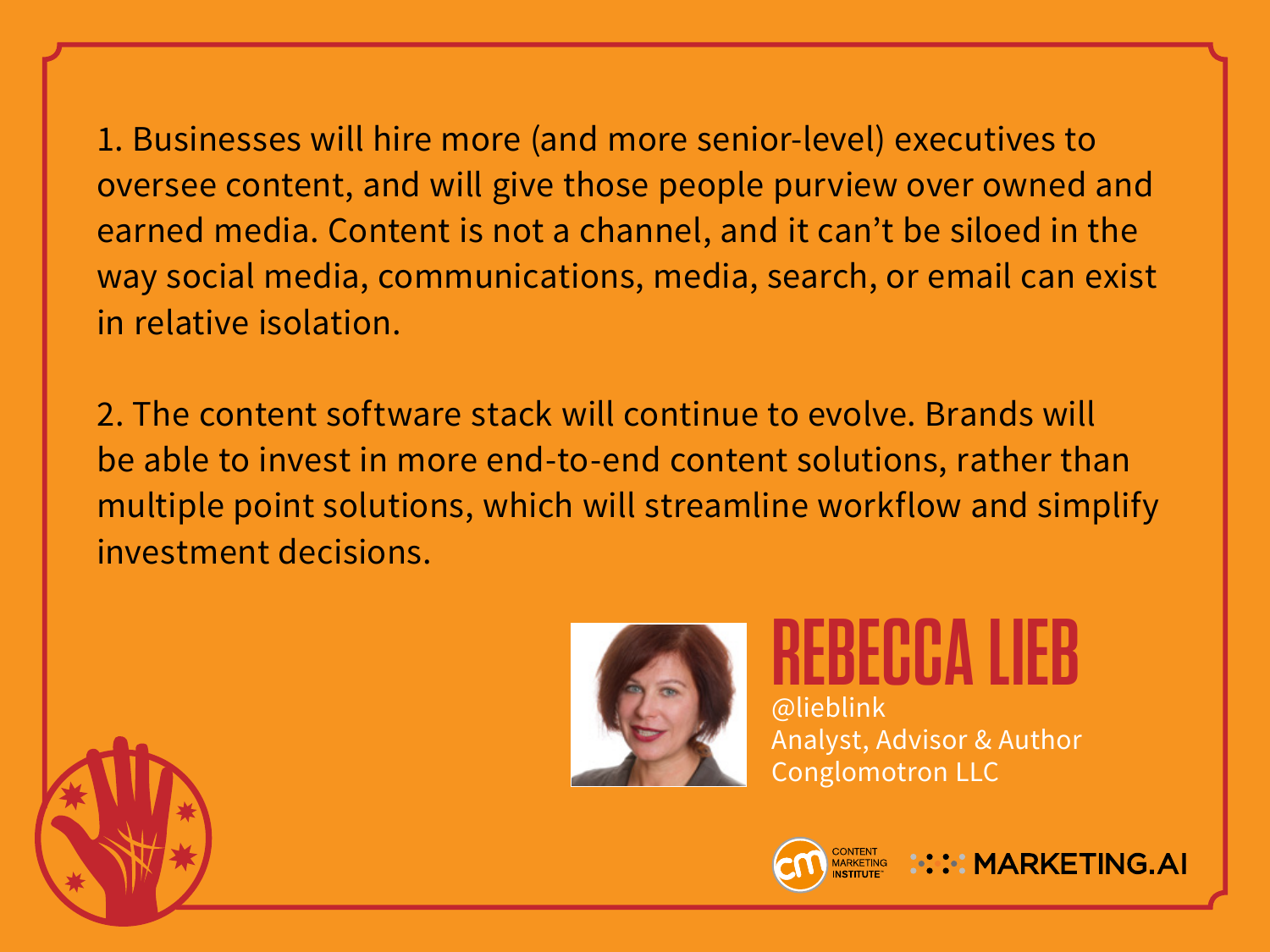#### Live-casting will rival podcasting.

The advent of new live-casting technology in 2015 (Periscope, Blab, and Meerkat) will lead to a huge upsurge in live broadcasting in 2016, which will surpass the growth of podcasting. The ease of adoption and consumption with livecasting will usher in a new era of personalities and programming that was previously impossible.



#### **MICHAEL STELZNER** @Mike\_Stelzner CEO & Founder Social Media Examiner

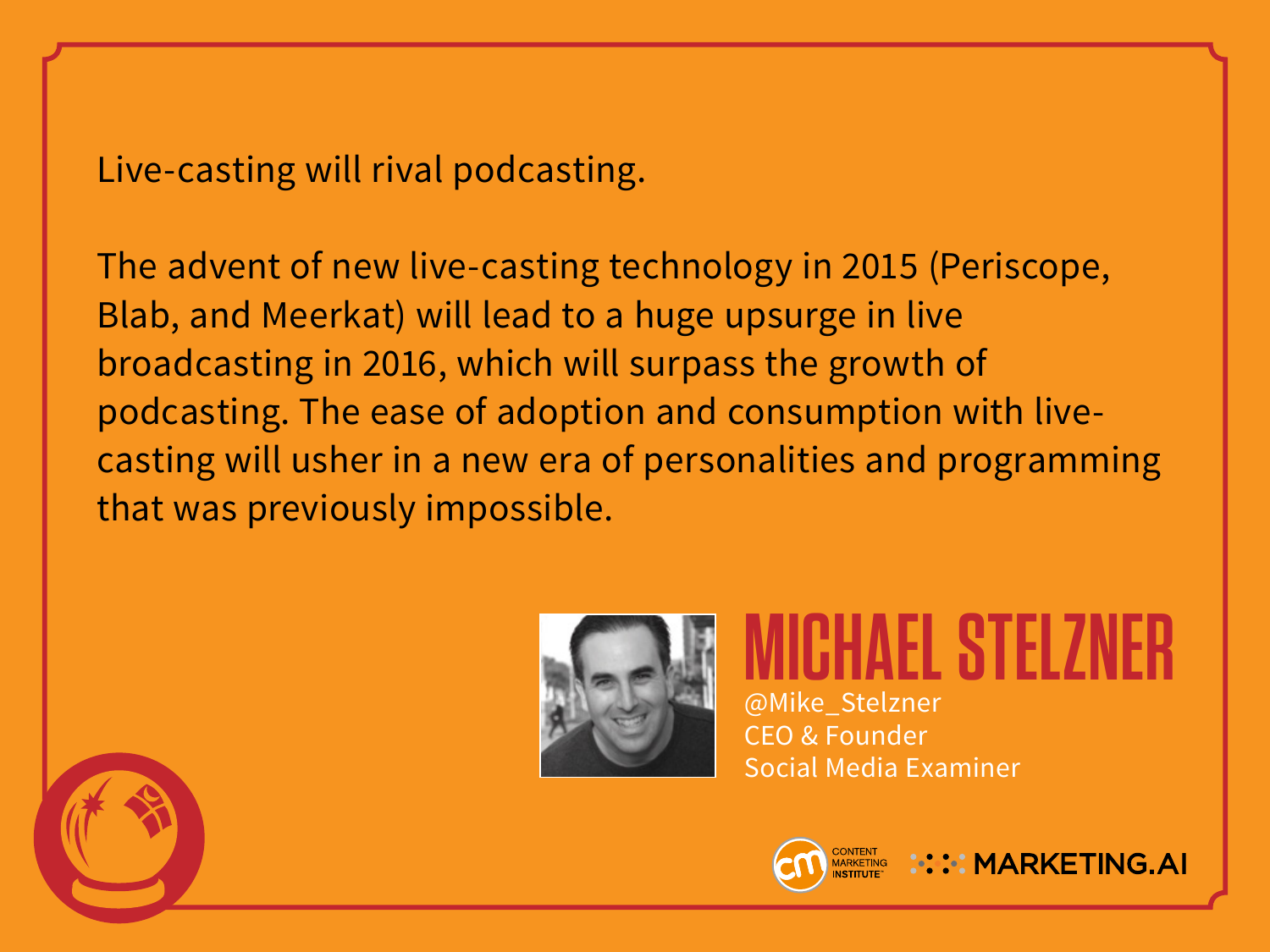Everyone is inundated with content, so 2016 will be the year of standing out. There will be more creative campaigns. Companies will get smarter about creation. They will work with influencers and media outlets to distribute their content. And they will finally be able to show a real return on investment as it relates to content marketing.



**GINI DIETRICH** @ginidietrich CEO Arment Dietrich



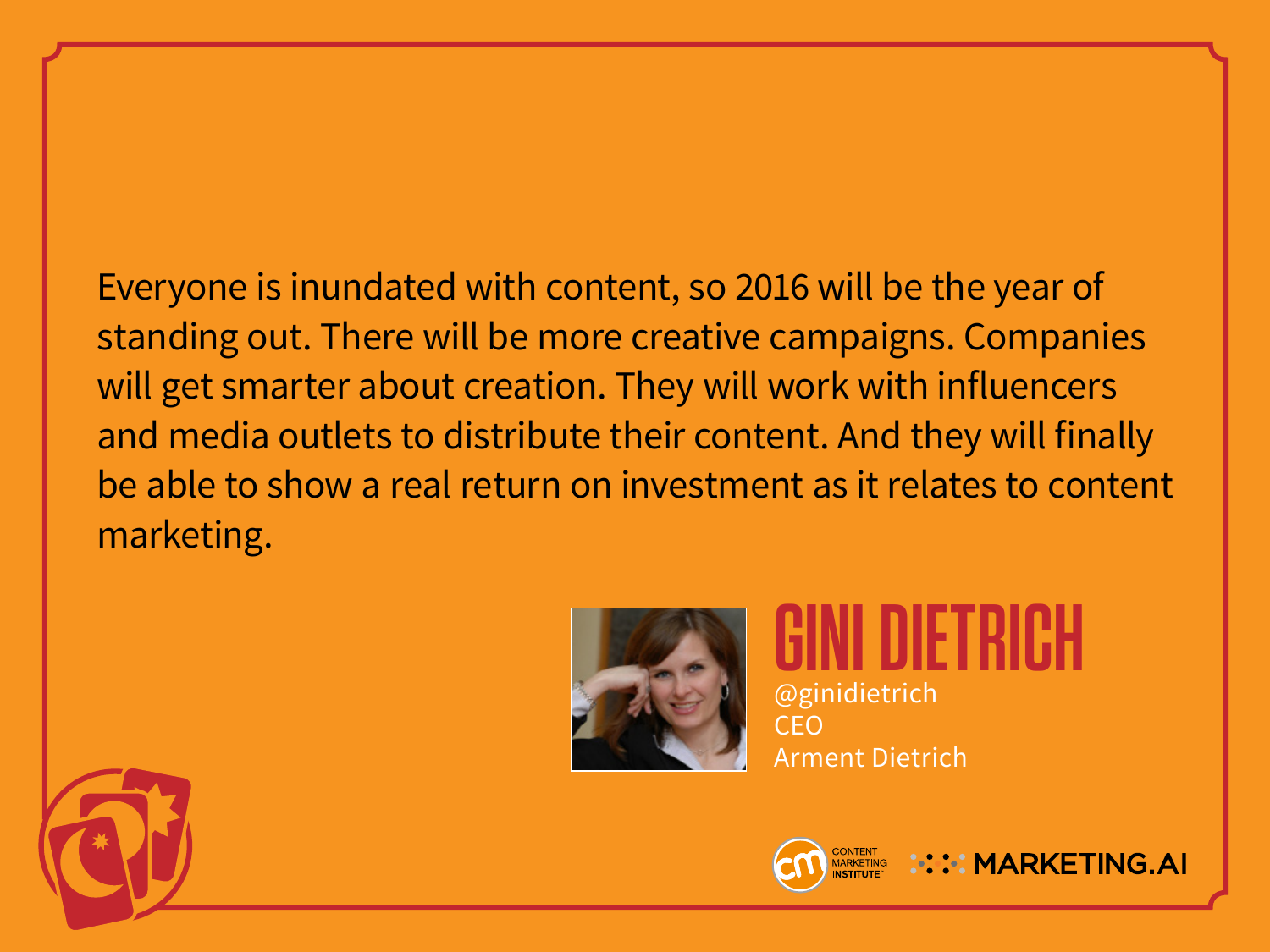As professional sports broadcast ratings continue to increase, viewers will take this broadcast consumption behavior to viewing brand marketing content. As a result, brand marketers will leverage this behavior and activate audiences via live-streaming technologies. Live, branded broadcast will be the best conversion tool in 2016.



#### **JUNTAE DELANE** @JuntaeDeLane Principal

Digital DeLane



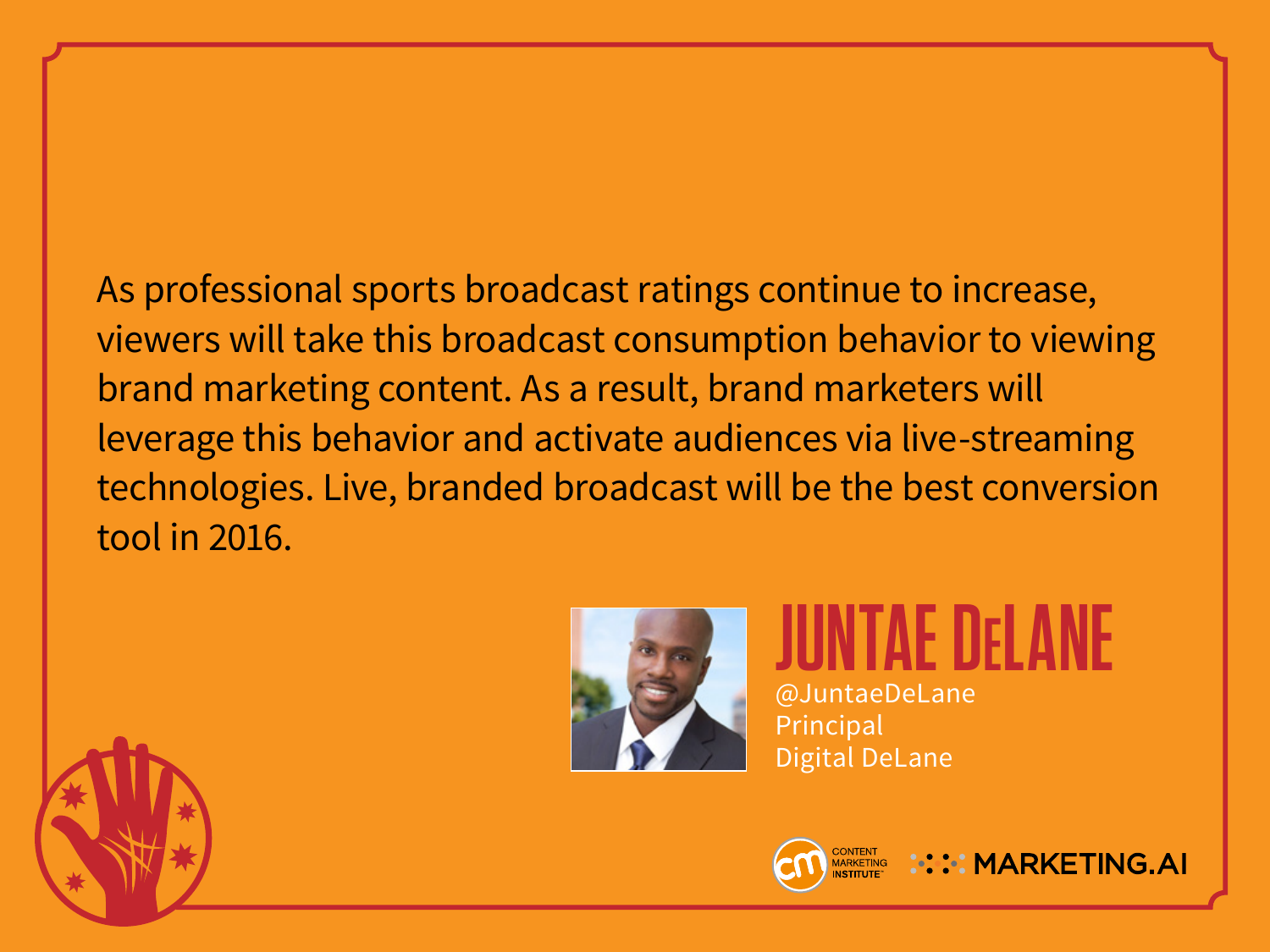Marketers will focus on the broader experience they are offering their audience, instead of looking at one-off pieces of content or even disconnected collections of content. This will require brands to prioritize things such as digital user experience, metadata, and taxonomies (so related content is more easily surfaced), and tone and brand guidelines (so the experience is consistent).



**MICHELE LINN** @michelelinn VP of Content Content Marketing Institute



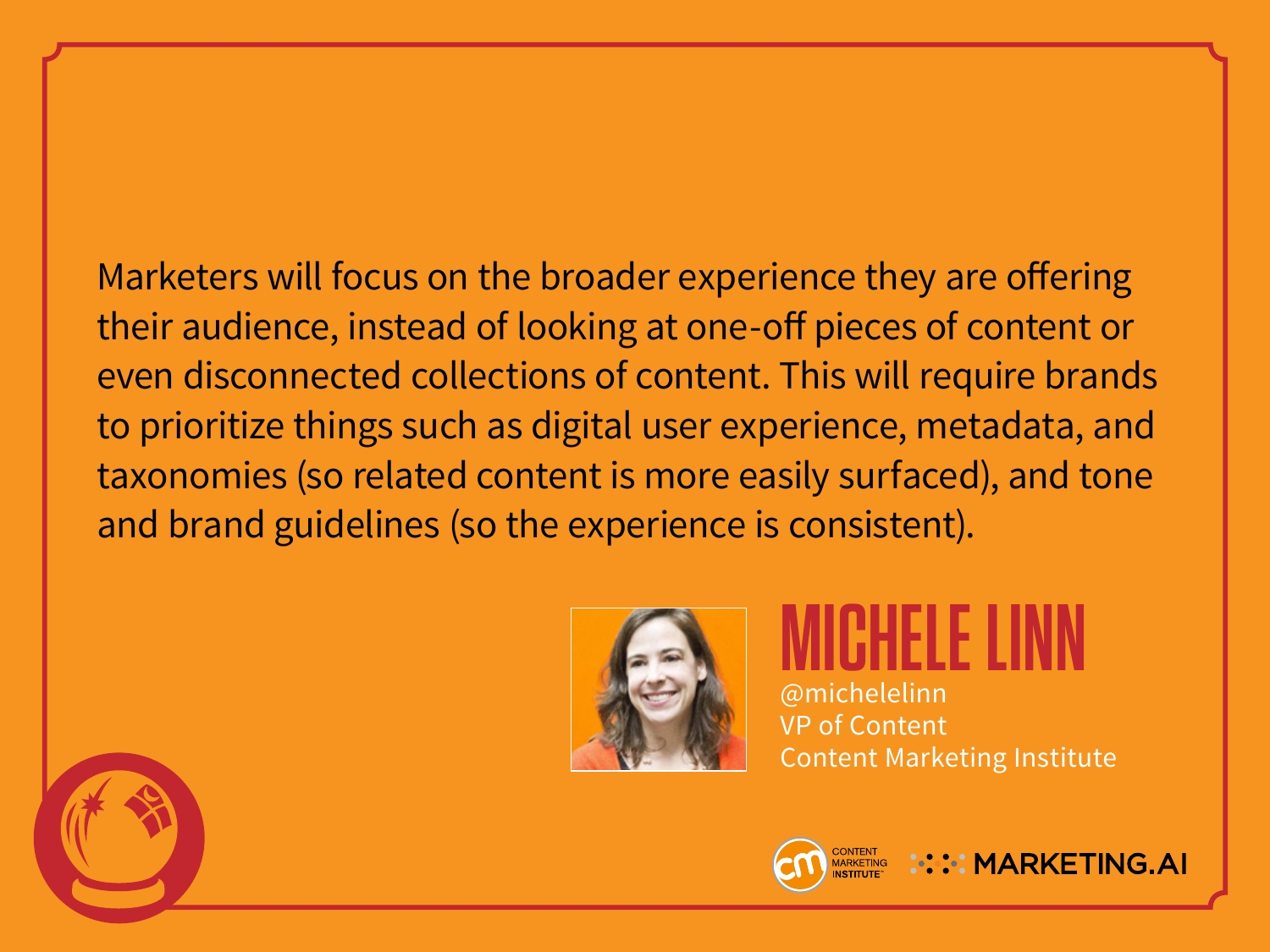Sometime in 2016, it's likely that Google will publicly make available its native advertising solution (currently in private beta). It will directly compete with content recommendation engines like Taboola, Outbrain, etc. Additionally, it will connect brands directly with blogs and publications for turnkey sponsored content publishing at scale, like NewsLauncher.



**CHAD POLLITT** @ChadPollitt VP of Audience & Co-Founder Relevance



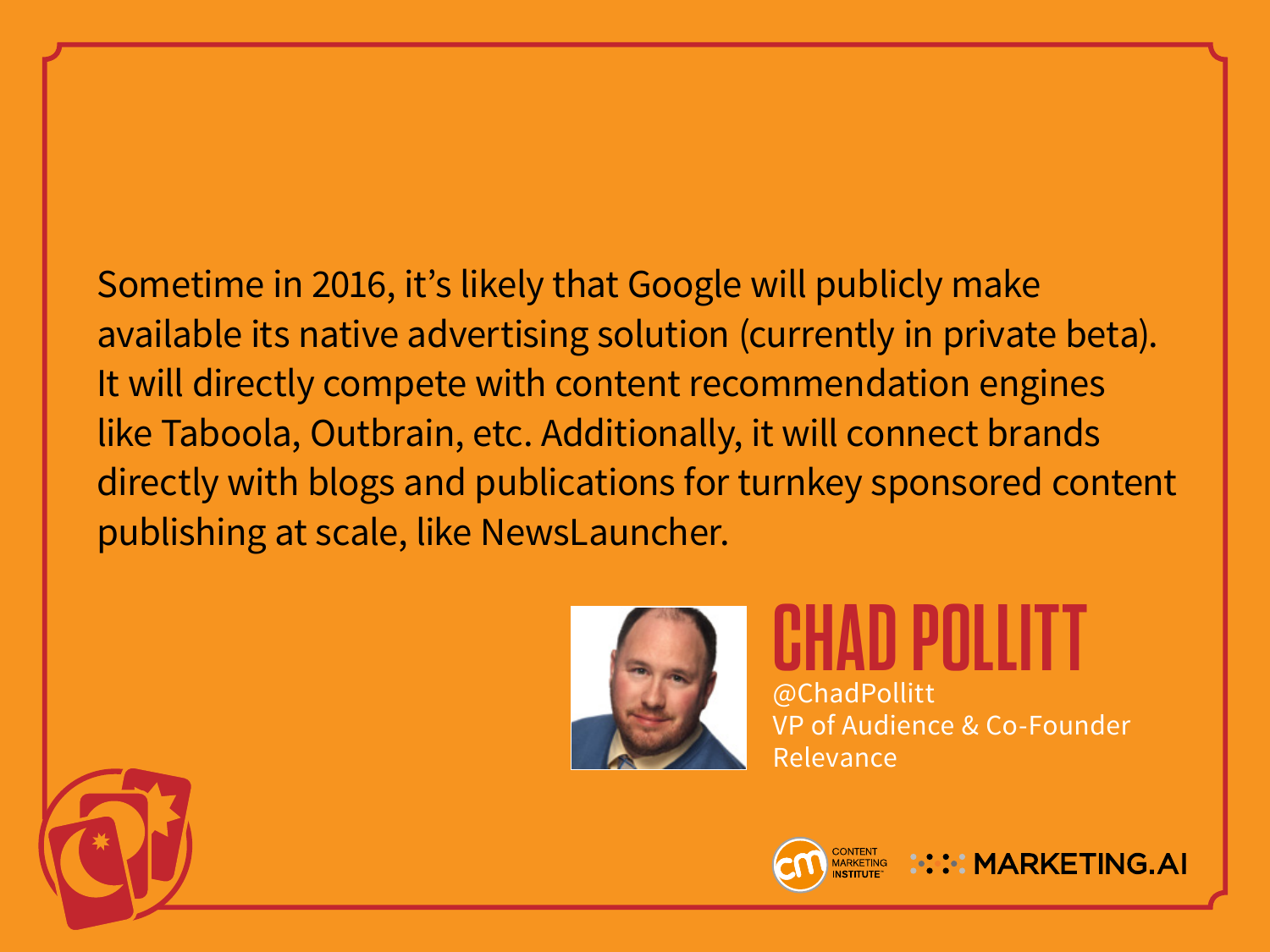The focus will be shifting from simply creating "more" content to serving the "right" content — especially personalized content. We have the ability to be — and users now expect — personalized and hyper-relevant content delivered instantly to them wherever they are engaging — social, email, or any channel, for that matter. There is increased pressure to constantly deliver that seamless, engaging experience, and more brands will be stepping up to deliver exactly that.



### **AMBA TODOROV**

@amandatodo Content Marketing Director Cleveland Clinic



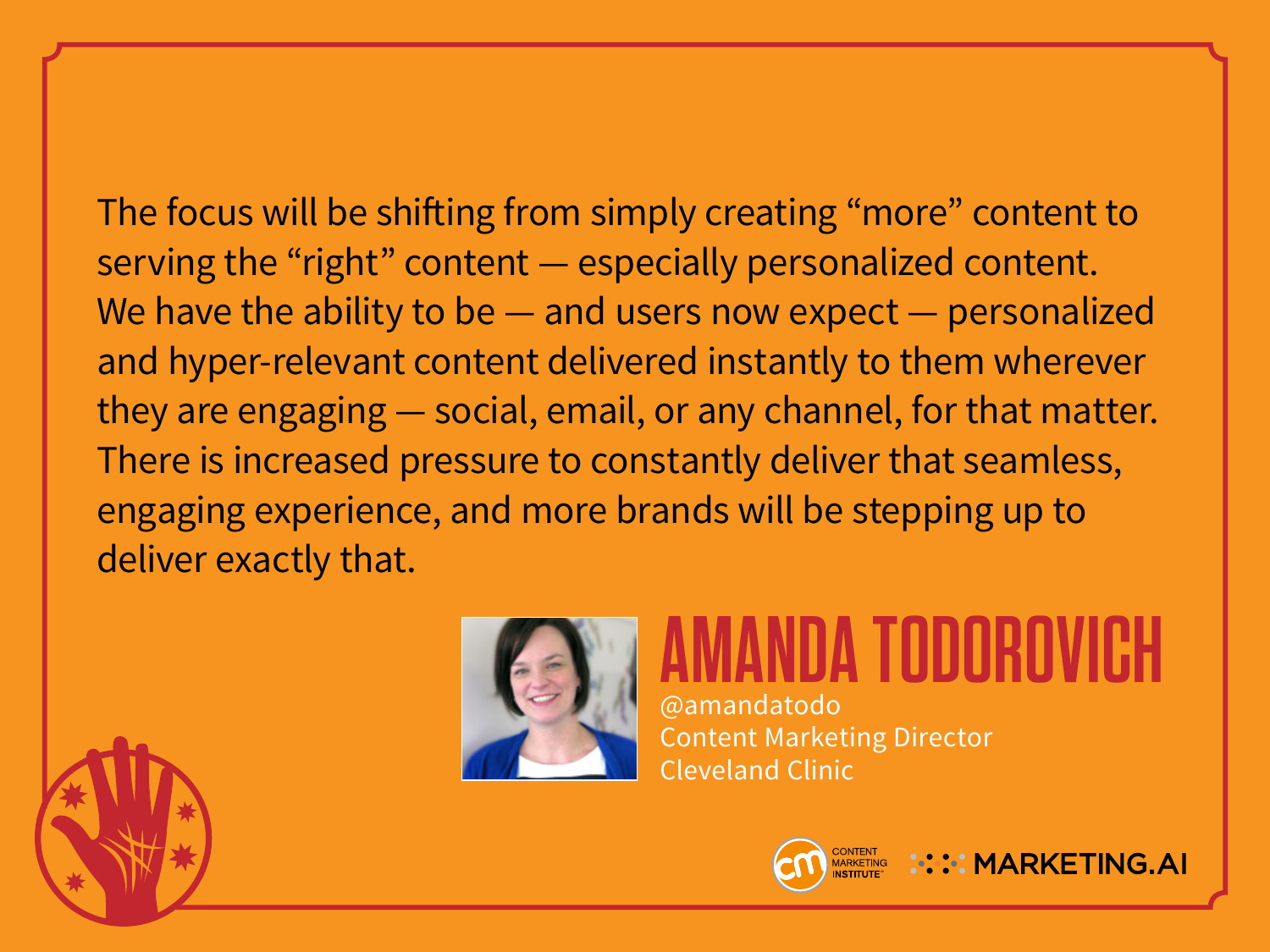I predict a massive correction in advertising budgets that will drive an increase in content marketing. This will require us to get pretty darn good at showing content marketing ROI. We'll also see more personalization, visual content, and brand-produced entertaining content. Could 2016 be the year of brands finding a personality and sense of humor?



## **MICHAEL BRENNER**

@BrennerMichael CEO, Marketing Insider Group Head of Strategy, NewsCred

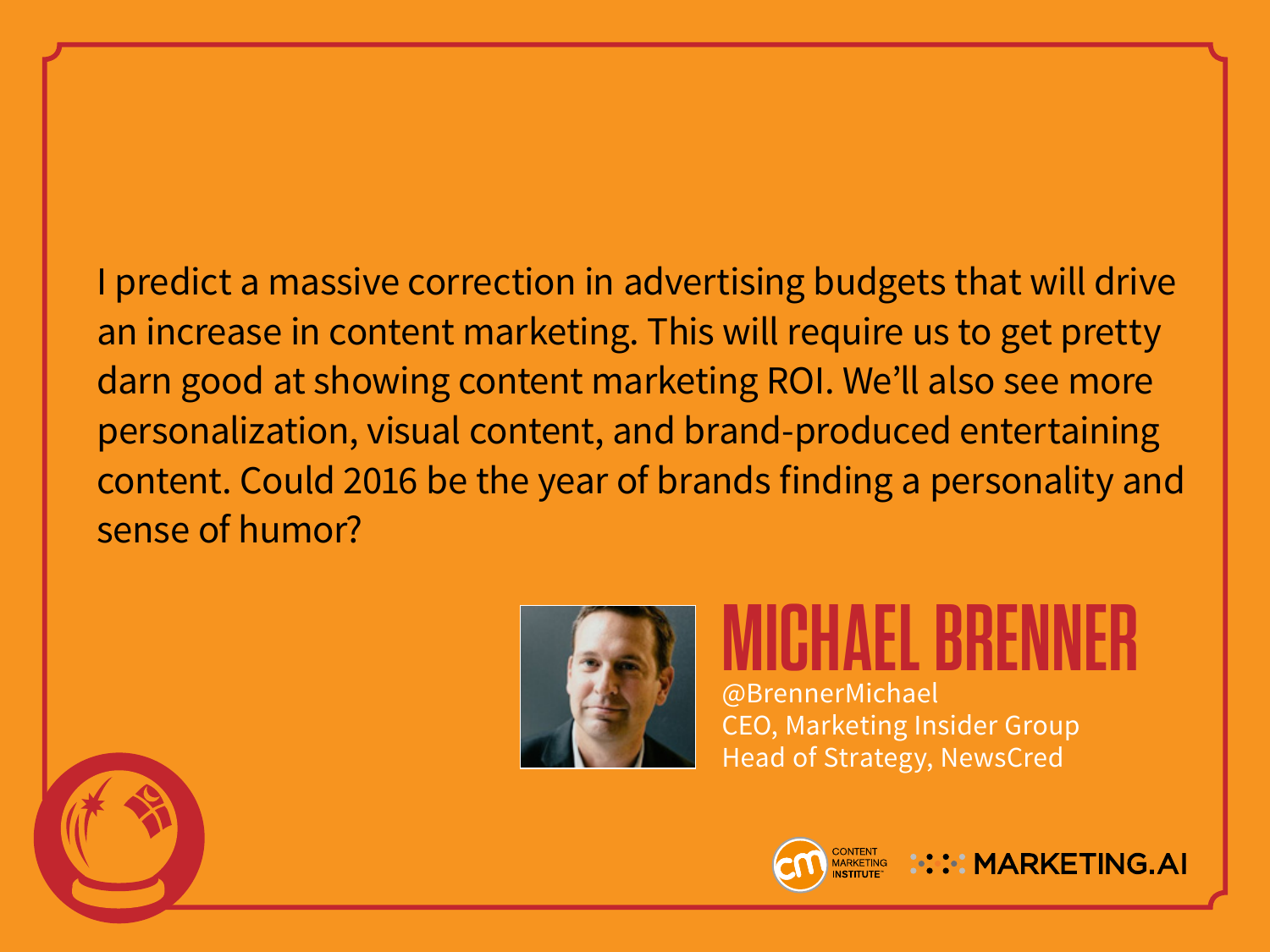#### 2016 is going to be the year of the brand newsroom. While we've seen a few big brands adopt this model already, small and medium businesses will begin to see the benefit of creating their own newsrooms. It's also likely these brand newsrooms will be staffed by traditional journalists. As marketers realize publishing can be a punishing discipline, they'll see the wisdom of hiring people who know how to deliver great stories in a timely fashion. The beauty of this is everyone wins: Brands of all sizes produce consistent, high-quality content at an affordable price, while journalists find job security and



attractive compensation packages.

**SARAH MITCHELL** @globalcopywrite Director of Content Strategy Lush Digital Media



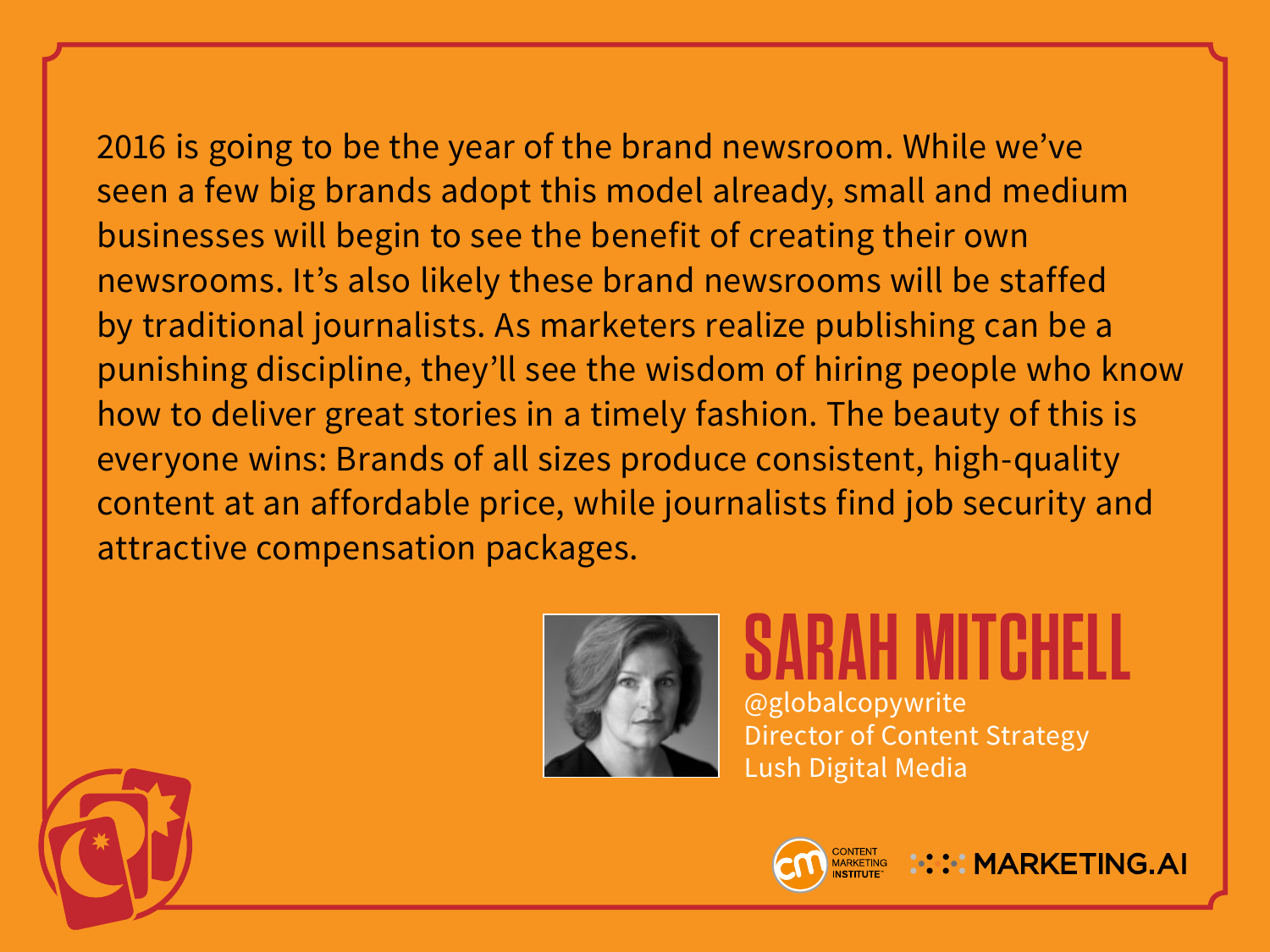Content Marketing will finally hit the mainstream. I base this on seeing the type and knowledge level of the people attending our content marketing workshops in the U.S. The students are much further along, compared to just a couple years ago, when everyone in our classes were wide-eyed neophytes.



**ARNIE KUENN** @ArnieK CEO Vertical Measures

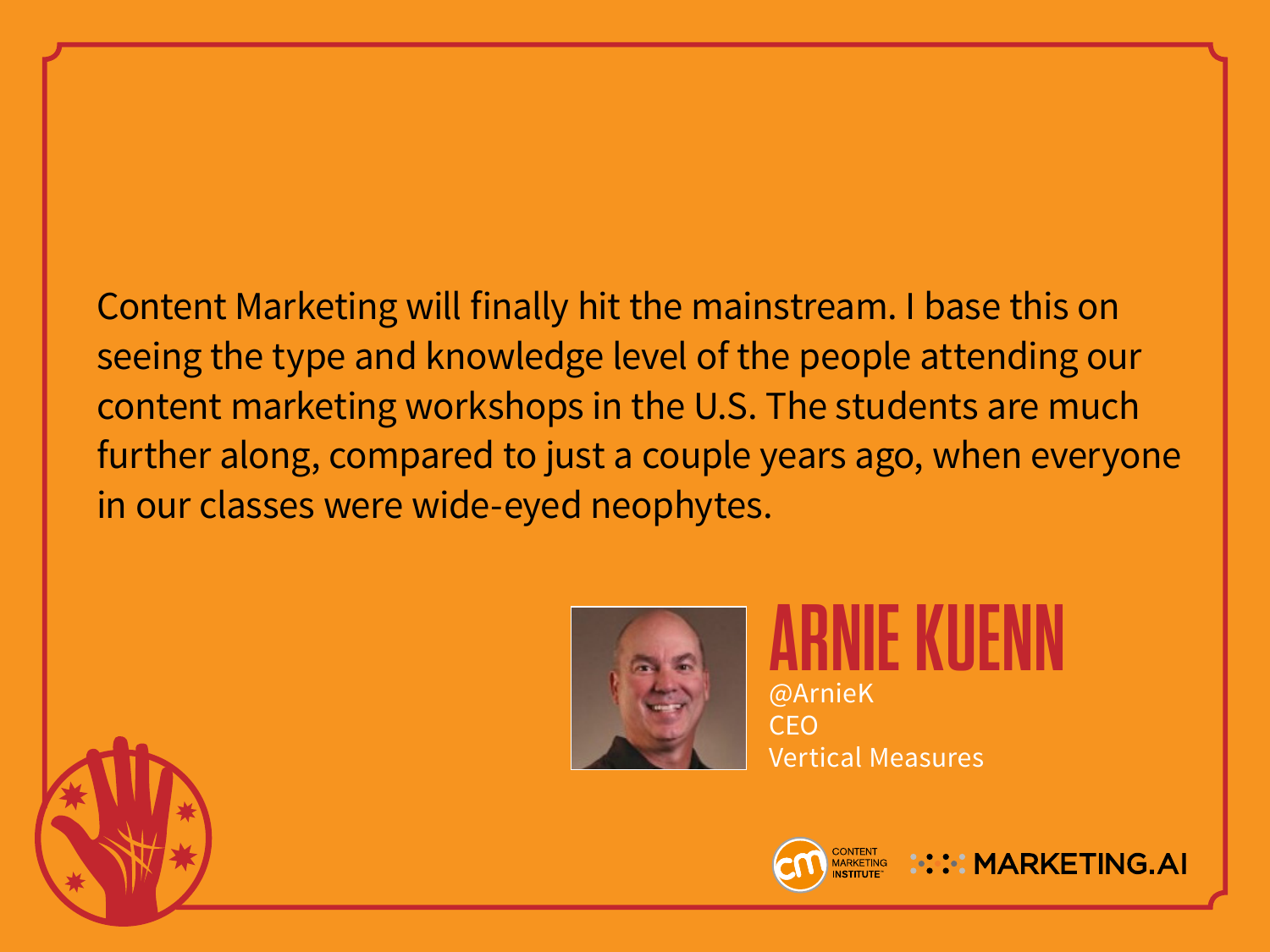Consumers will reach digital overload, and will look to digest their content offline — in the form of magazines, books, or other means of "disconnecting" while still becoming more educated and informed. Because of this, brands will cut their social presence by focusing on creating only the best content that will be distributed on only their most important channels, so that they can efficiently and effectively reach their audiences in the dwindling time they spend online. (And then brands will be publishing more books and magazines!)



#### **CATHY MCPHILLIPS** @cmcphillips Marketing Director Content Marketing Institute

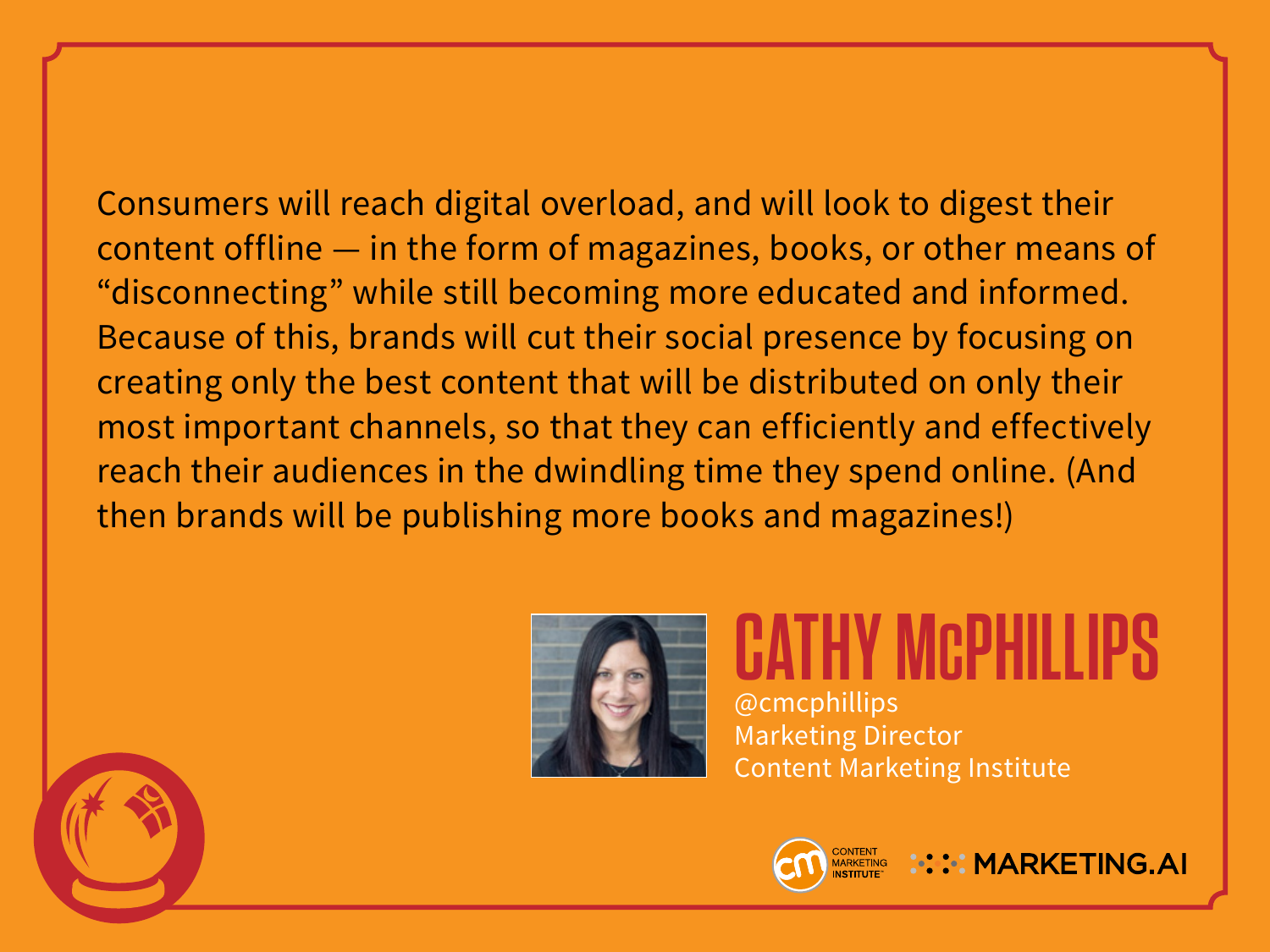I think the biggest trend will be the exploration of newer platforms. I was recently working with a Fortune 100 brand that was finding it more and more difficult to cut through the information density of Facebook. I asked if they had considered Instagram. No. Slideshare? No. This diversification strategy seems so intuitive, but it's still a big opportunity for brands.



#### **MARK W. SCHAEFER** @markwschaefer Executive Director Schaefer Marketing Solutions



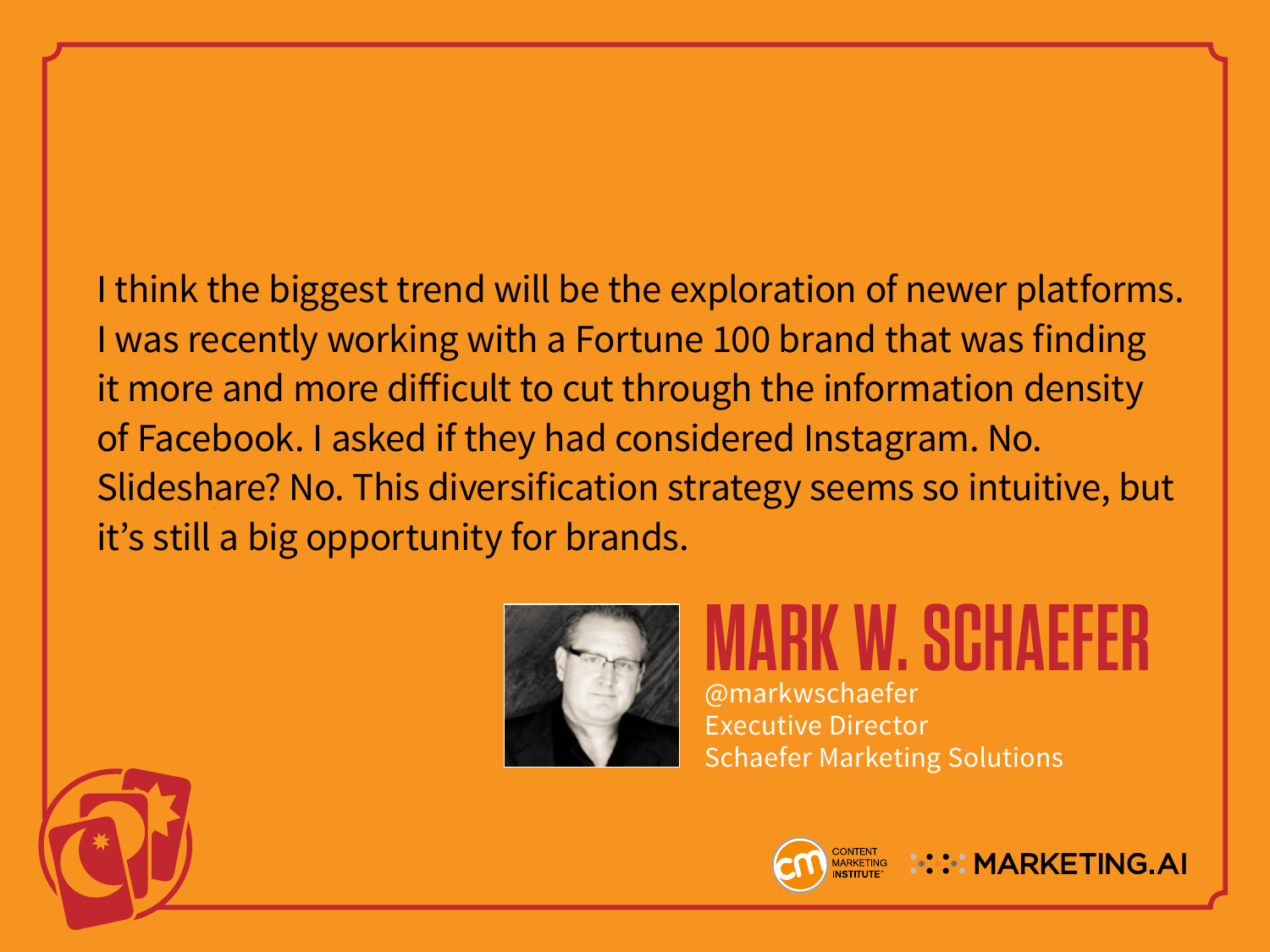Brand marketers will look to keep costs under control, repurpose more content, and create efficiencies in critical processes. Based on the company's people, process, and technology maturity level, they will look to become more relevant and customer-centric.

The problem is, the best results in the world are a function of time. To benefit from the effects of compounding, duration is important, along with a deep understanding of how success in a field actually works. This means systems over goals, keeping an eye on the emergence of patterns meaningful to the business, and managing energy.



**VALERIA MALTONI** @ConversationAge Founder & CEO Conversation Agent, LLC

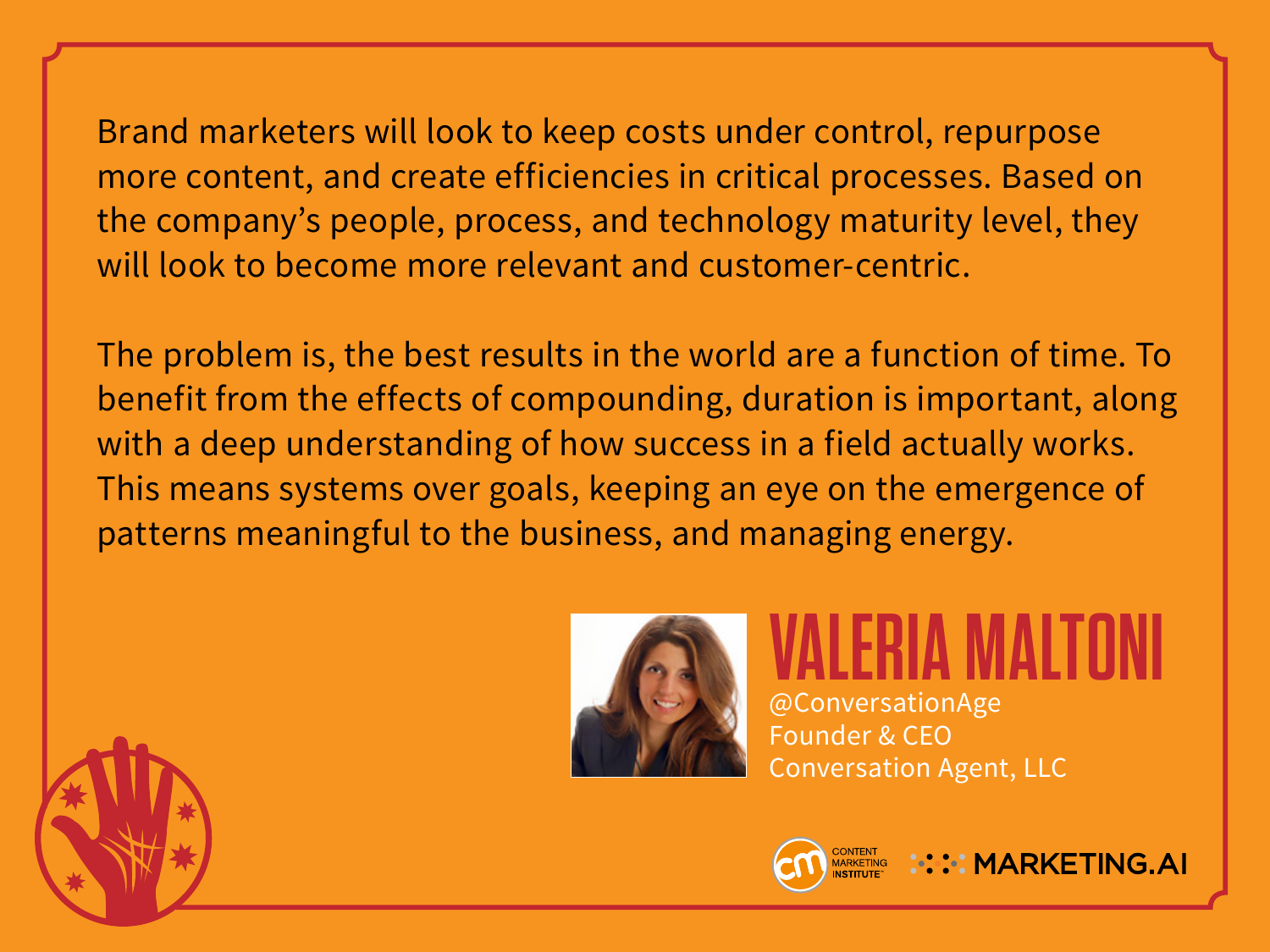#### Brands will get fatter. See, today they're spreading themselves too thin. You can't be everywhere and everything to everybody. This truth will sink in, and brands interested in reach and engagement will uncover the channels where they can actually accomplish these things and focus on them.



**BARRY FELDMAN** @FeldmanCreative Founder Feldman Creative



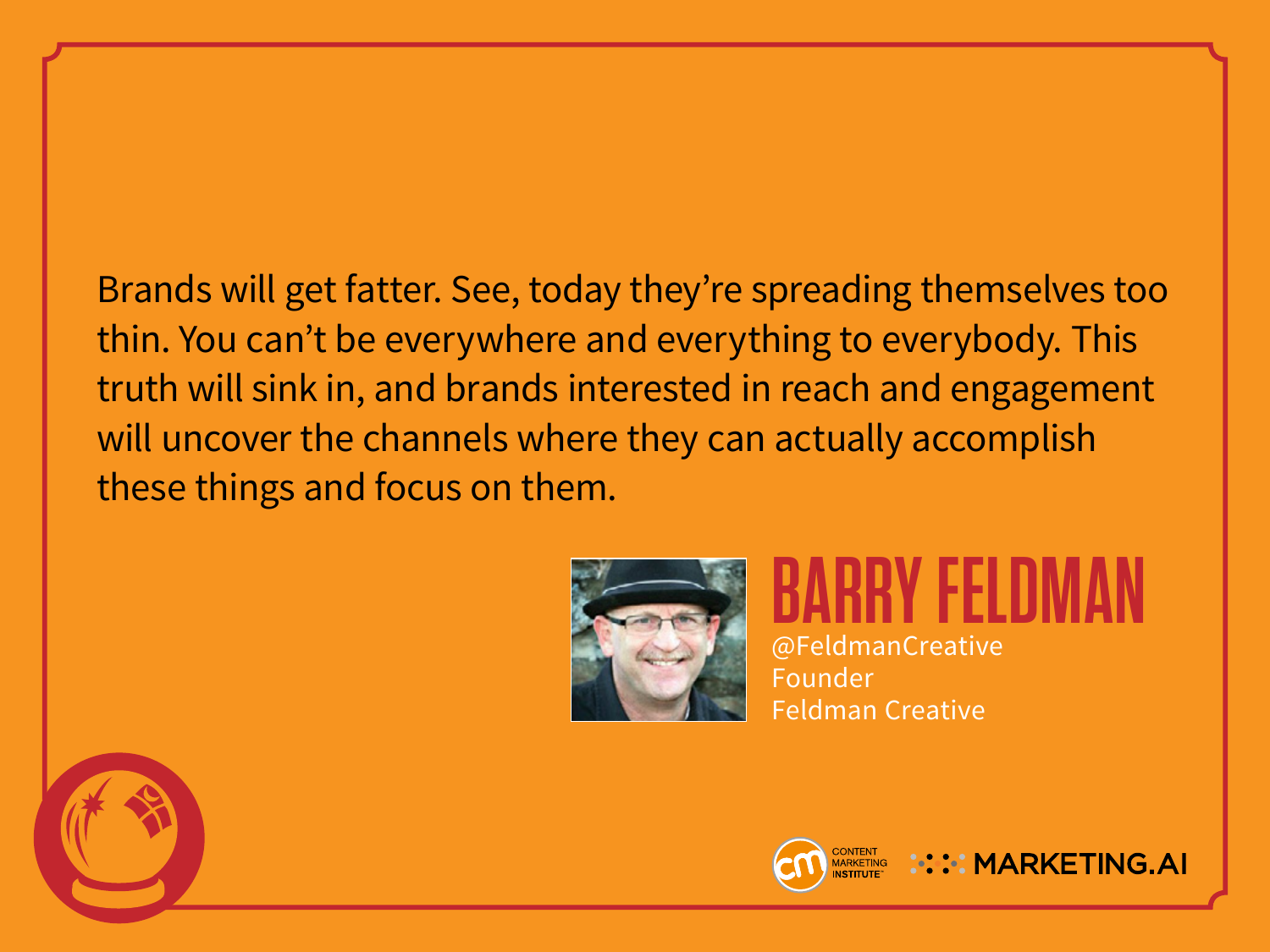In 2016, we will start to see content marketing skills — both creation of new ideas and curation of existing ideas — as a requirement for frontline sales roles in large enterprises, as frontline sales teams move from selling products and services to helping prospects and customers solve their business problems. Content marketing will contribute to salespeople being seen as trusted advisers.



### **ALANA FISHER-CHEJOSKI**

@aussiegoldy Editor, Industry Insight, Business and Private Bank Commonwealth Bank



**CONTENT MARKETING.AI**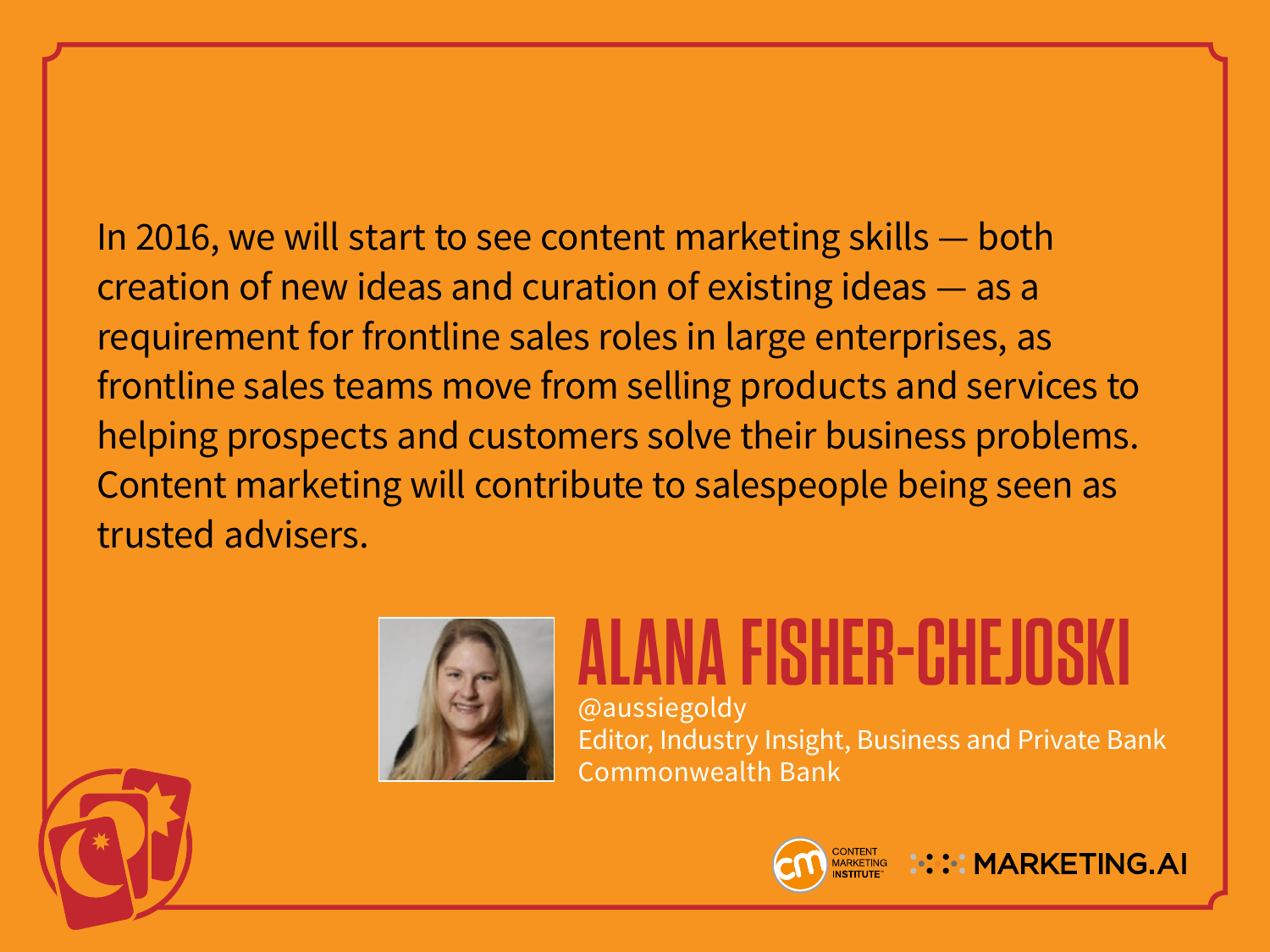After growing interest for five years, 2016 will be the year newsjacking goes mainstream. For those who don't yet use the strategy, newsjacking is the art and science of injecting your ideas into a breaking news story to generate tons of media coverage, get sales leads, and grow business.



### **DAVID MEERMAN SCOTT** @dmscott

Sales & Marketing Strategist Freshpot Marketing LLC





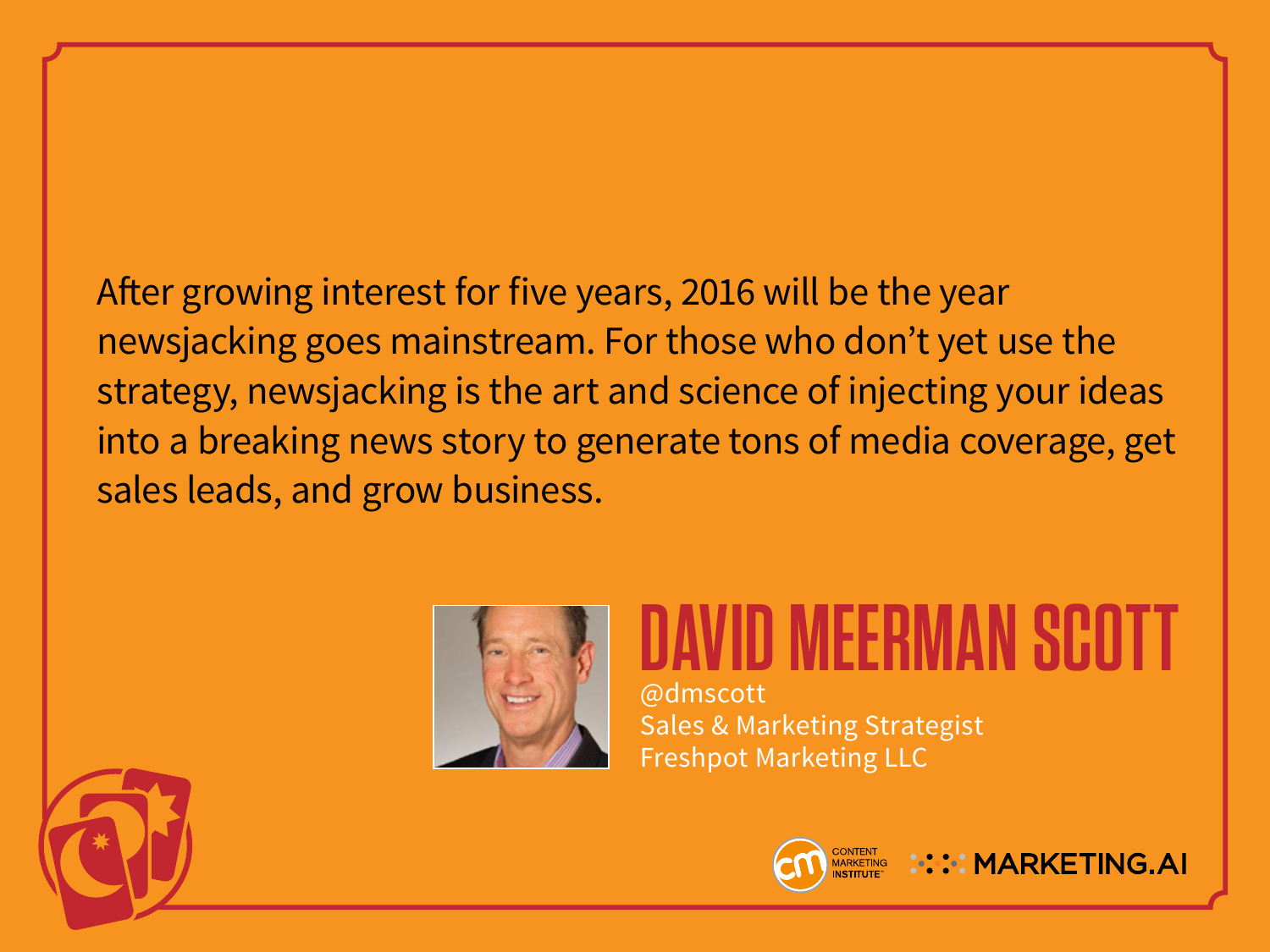The best marketers will ensure their content stands out and encourages their audience members to interact, contribute their voices, and share those contributions with their own networks. Brand marketers in 2016 will leverage their customers, prospects, partners, and fans more effectively than ever to accelerate the amplification, impact, and ROI of their content.



**MATT HEINZ** @HeinzMarketing President Heinz Marketing Inc.



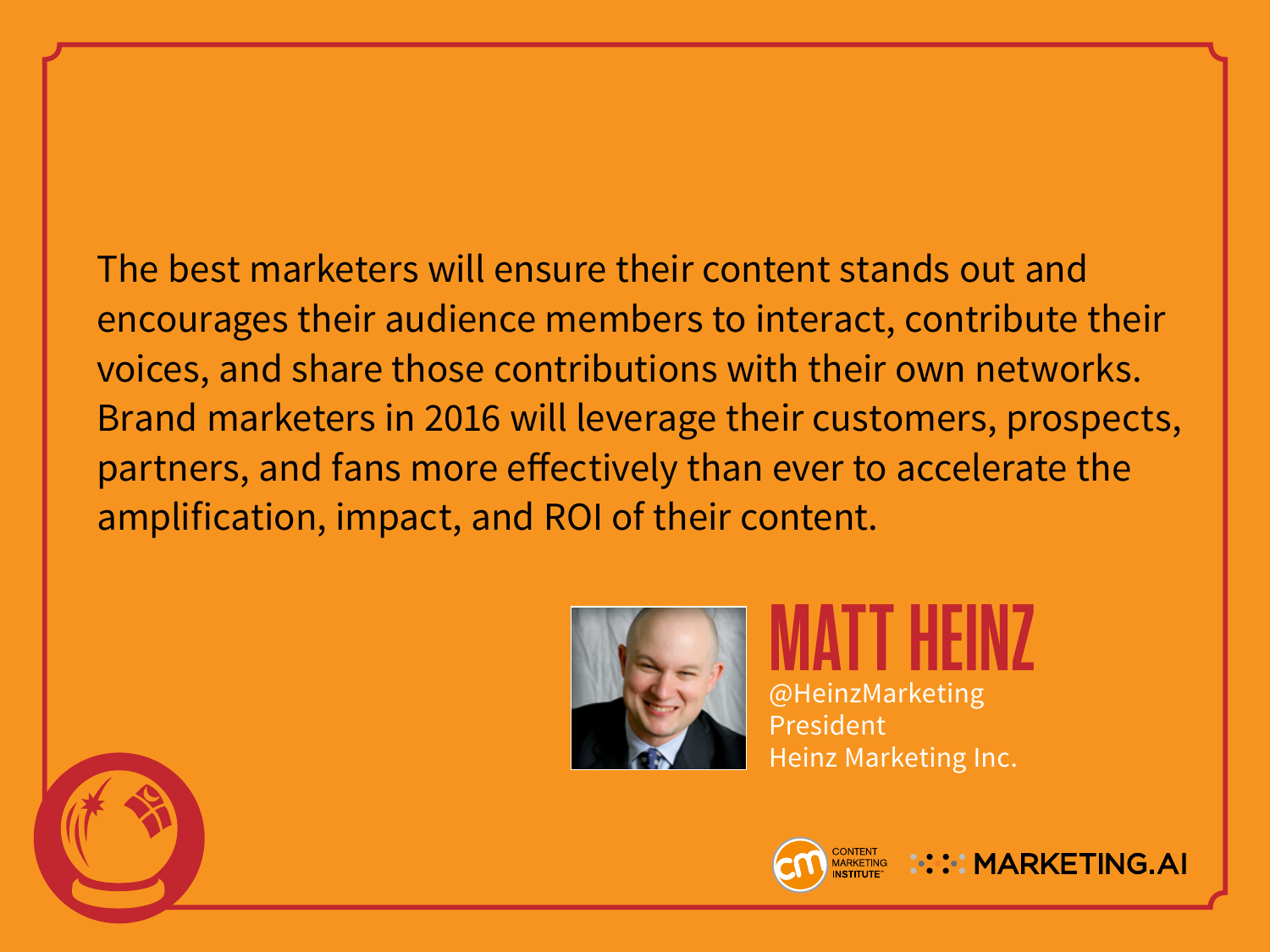I believe brand marketers will create content that is more informed by their buyers' needs. There will be a turning of the tide from vendor-focused content to content that is informed by customer insights. This will extend to the distribution channels, as organizations will distribute content based on the preferences of their customers.



**CARLOS HIDALGO** @cahidalgo CEO & Principal Annuitas



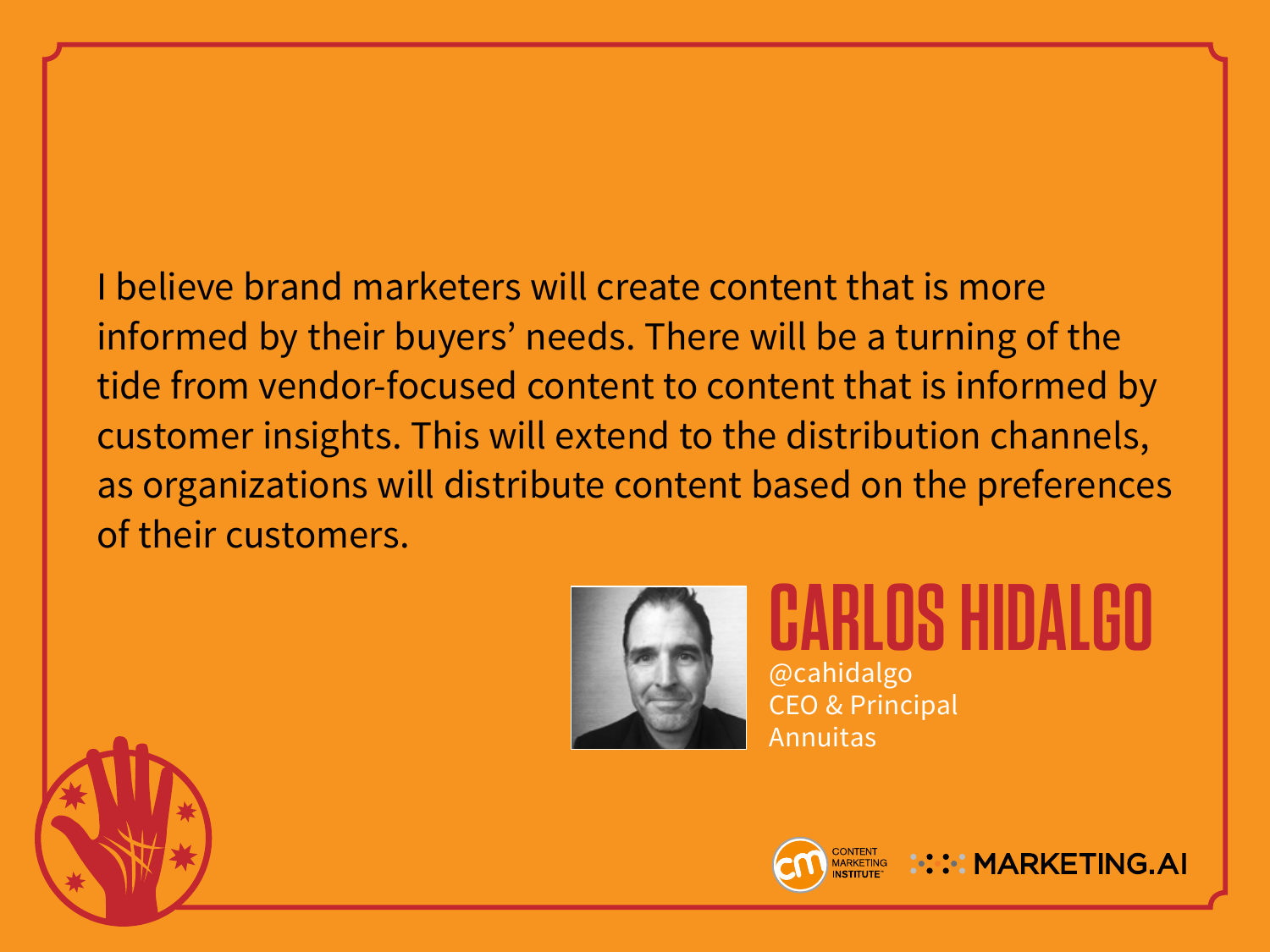This is not a prediction; rather, it's more a direction for marketers to ponder in 2016: Content marketers need to take on a more integrated approach to address content requirements and promotion in paid, owned, and earned media. It's important to understand your company's (or clients') customized content marketing campaigns for paid media channels. Having a holistic view is essential to guide content planning, content atomization, and customization for different channels.



## **PAM DIDNER**

@PamDidner Content Marketing Strategist & Author of *Global Content Marketing Relentless Pursuit*



**A: ::: MARKETING.AI**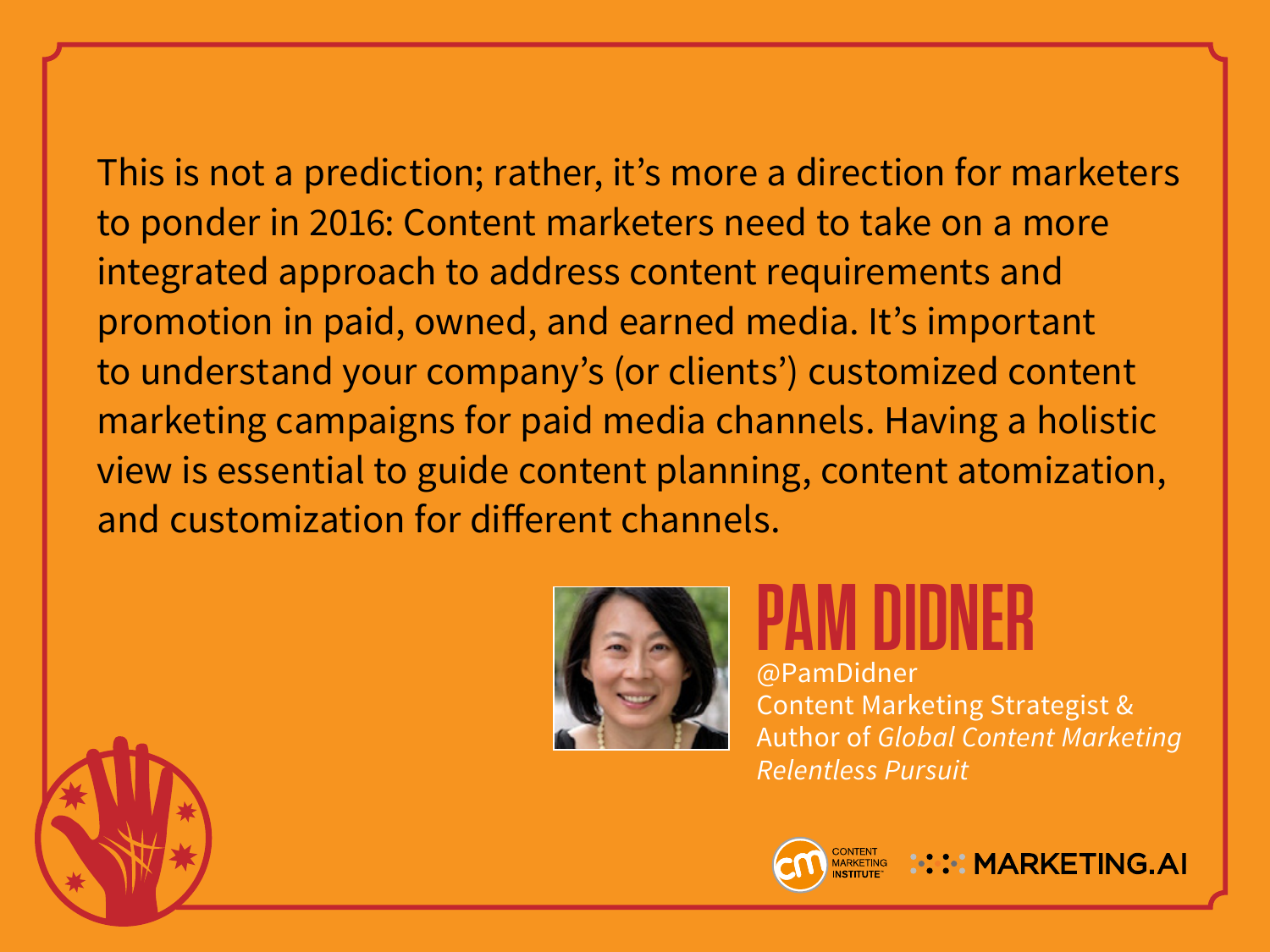Much of the "shiny object" effect of content marketing will wear off in 2016, making way for the real work to begin for companies that invest strategically.

Here are a few trends worth watching:

- The market will become even more saturated with content marketing platforms and technologies. Let's call it #martechshock.
- More brands will evolve from working with influencers to helping their community become more influential — through content.
- Companies will continue to create content hubs and wonder how they will ever keep up with the demands of being brand publishers.
- Content marketers who go big on visual and interactive will really break away from the pack.
- Optimized, socialized, and engaging content for mobile and apps will become even MORE important.
- Predictive analytics technologies to research, suggest, and optimize topics will flourish.
- Marketers will make content more collaborative and scalable by increasing co-creation amongst employees, customers, industry influencers, and their social communities.



**LEE ODDEN** @leeodden CEO TopRank Marketing



**::::: MARKETING.AI**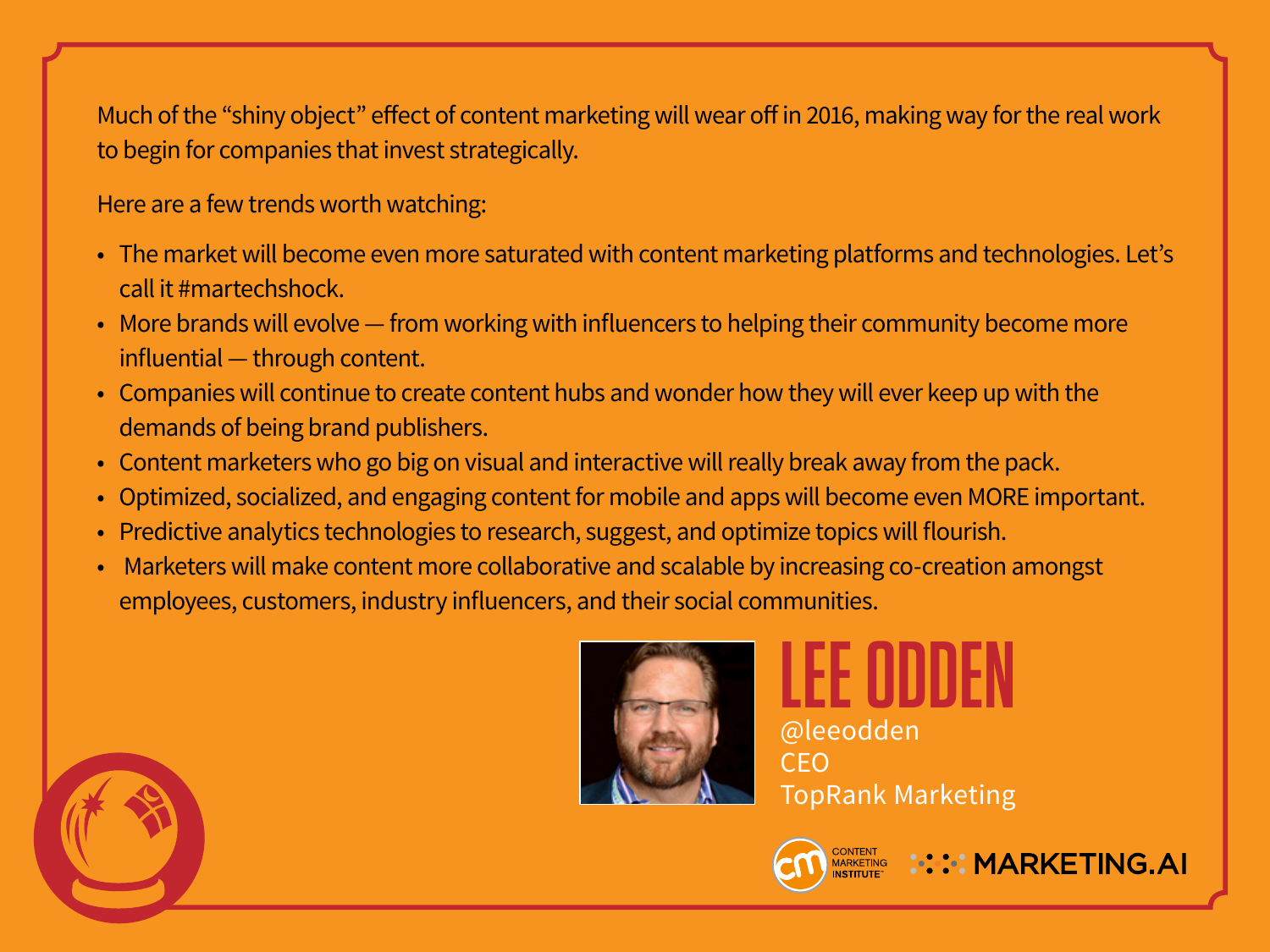As narrowcasting becomes more sophisticated, the marriage between content and online advertising will start to make more sense to brand marketers. As such, brand marketers will spend more on creating content that can be leveraged for native ads and retargeting. Brands that do this well will be strategic and focused on content that fills a void for consumers, rather than content that simply fills the webiverse.



**S MCCULLO** @casmccullough Founder Brilliant Content



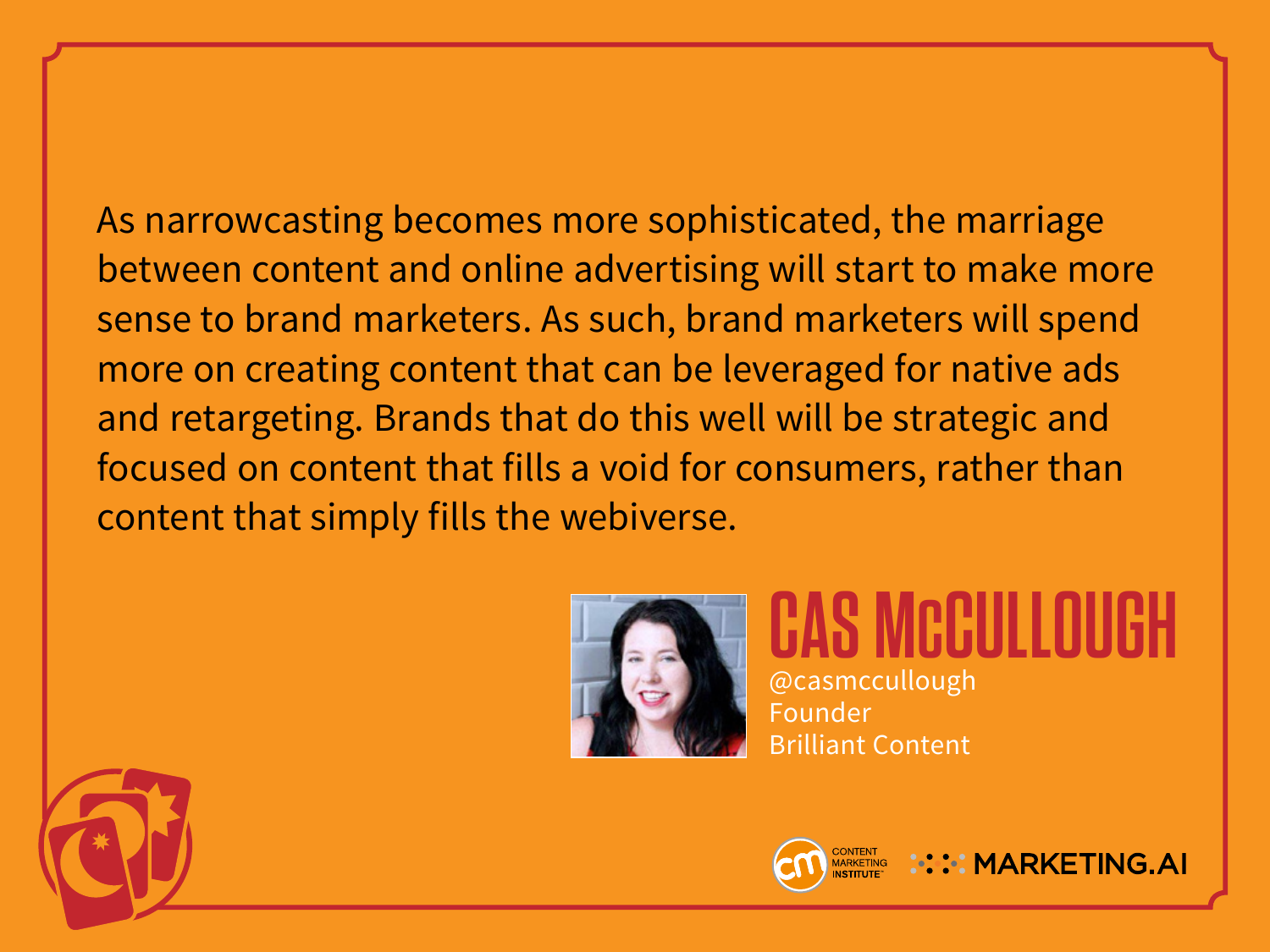Brands are going to focus much more on distributing and creating content outside of their walled gardens in 2016 and beyond. More and more brands will publish real content in places like Facebook Notes, LinkedIn, Medium, and even as "contributors" (non-paid placement), and will use their own destinations (websites, blogs, etc.) as the portfolio for this content, instead of the hub. With this, brands will also spend additional dollars to promote, boost, and get traction for this content that lives off-site, as a way to push the content into further areas.



**MITCH JOEL** @mitchjoel President Mirum



**W.W.MARKETING.AI**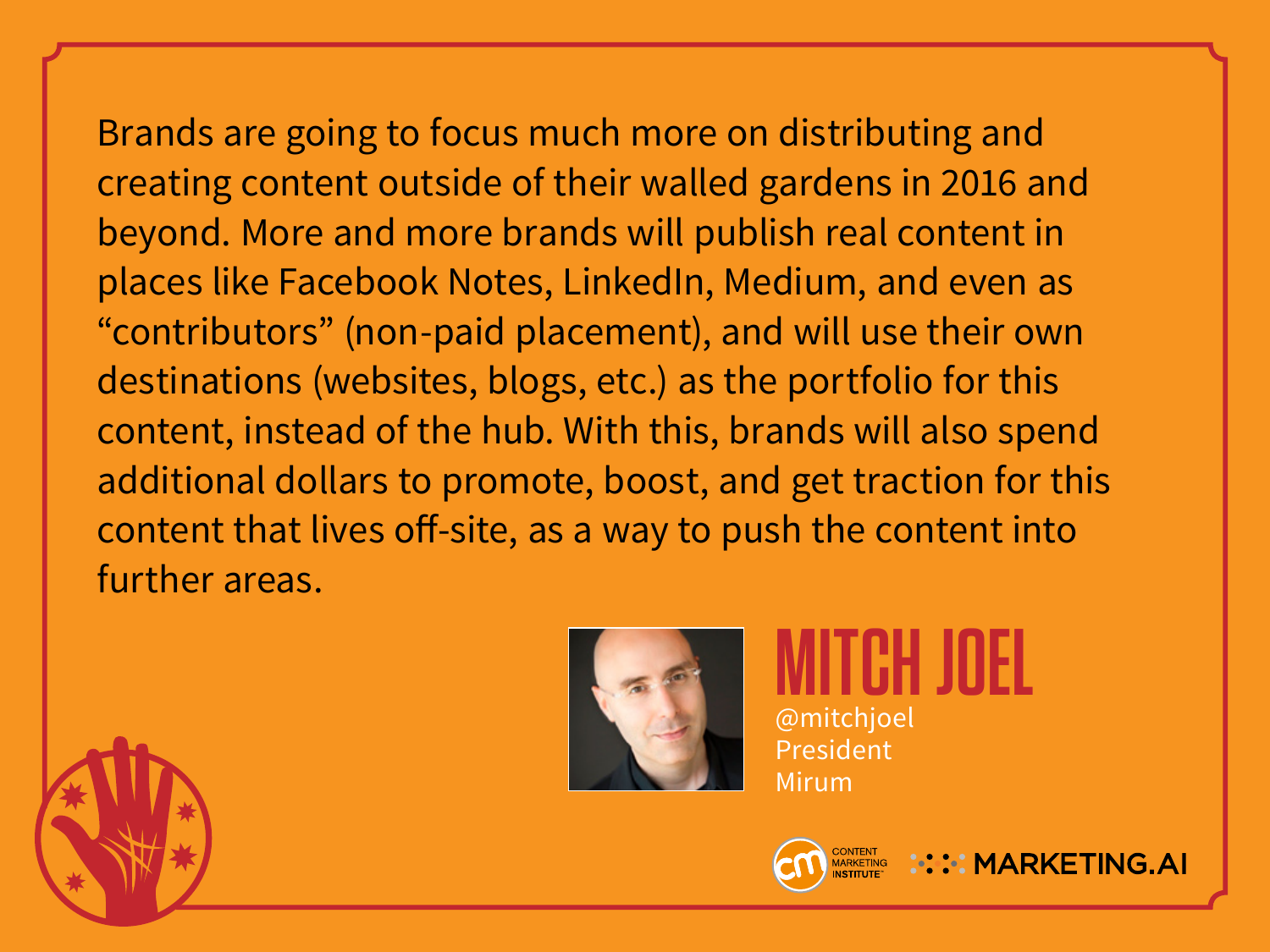2016 will be the year that content marketing yields actionable results that contribute in a measurable way to achieving company goals. As such, content marketing will become more integrated into marketing and business activity as a whole.

This will happen as a result of the following 3 key activities:

- Companies will craft and distribute a documented content strategy across the organization. As a result, content marketing will be associated with measurable results, and everyone will get on the same page.
- Marketing and sales teams will be integrated. This will ensure that marketing generates marketing qualified leads (MQLs) that sales can close. It will also eliminate redundant activity, freeing funds for other marketing objectives.
- Businesses will develop and improve their company blog to support content marketing goals. Through increased focus, blogs will become the killer content format, generating leads and sales.



# **HEIDI COHEN**

@heidicohen Chief Content Officer Actionable Marketing Guide



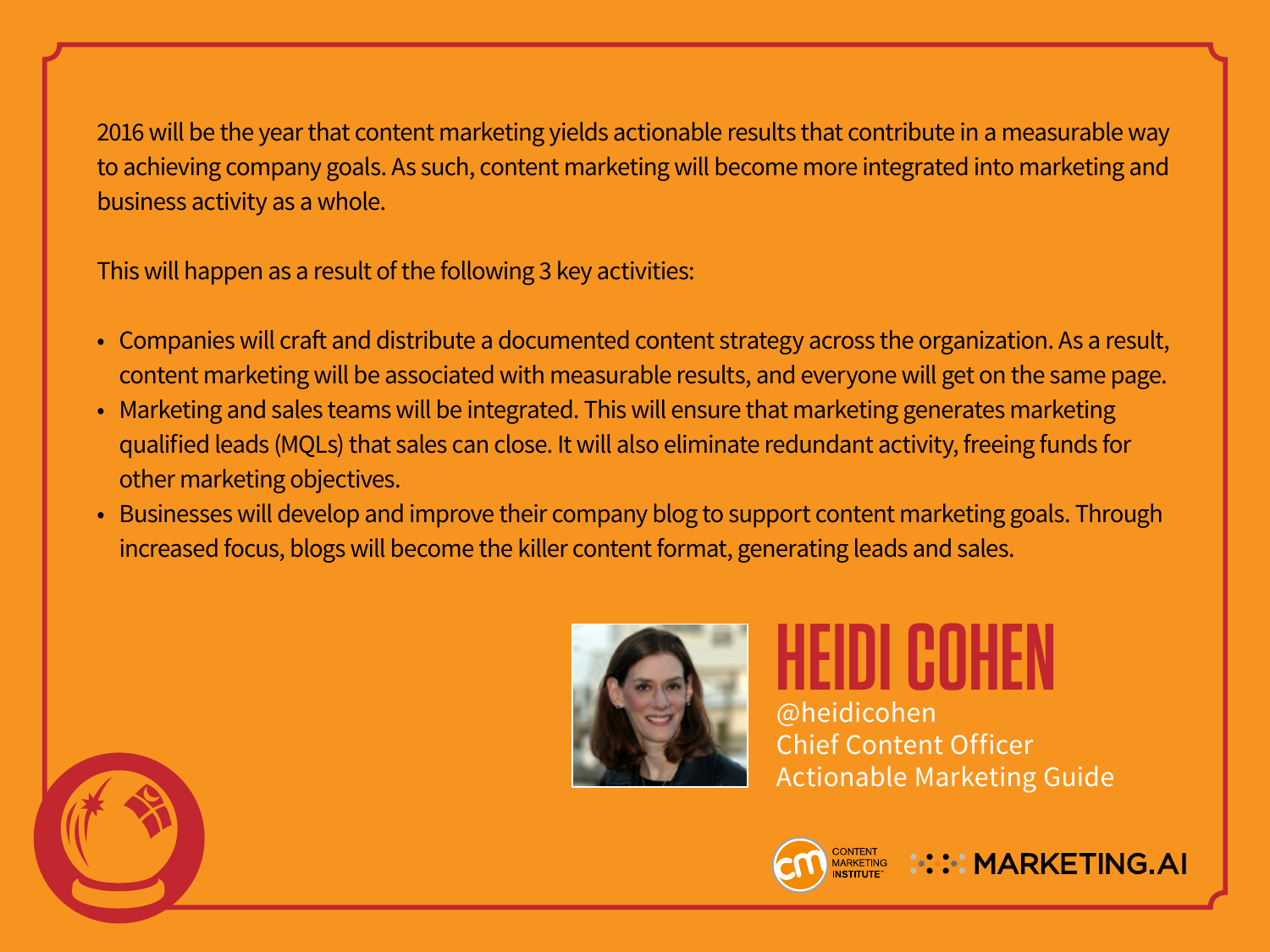Enterprises will see accelerated collaboration among customer platform, content marketing, and organizational change management investments.

Formerly siloed initiatives will merge, as businesses increasingly realize that detailed requirements, full ROI, and customer life-cycle management coherency cannot be achieved if content engagement, platform, and organizational change management remain balkanized and are not strategically aligned upstream as one three-pronged iterative vision that is piloted and then scaled.

This situation will put upward pressure on the need for strategists that hybridize content, data, and platform architecture capabilities at strategic and tactical inception. Enterprises will increasingly internalize strategic and architectural roles. "Marketing cloud" type vendors will finally see greater interoperable sophistication across the components of their offerings. This prediction spans 2.5 years.



**CARLOS ABLER** @Carlos\_Abler Leader, Content Marketing and Strategy Global eTransformation 3M



**::::: MARKETING.AI**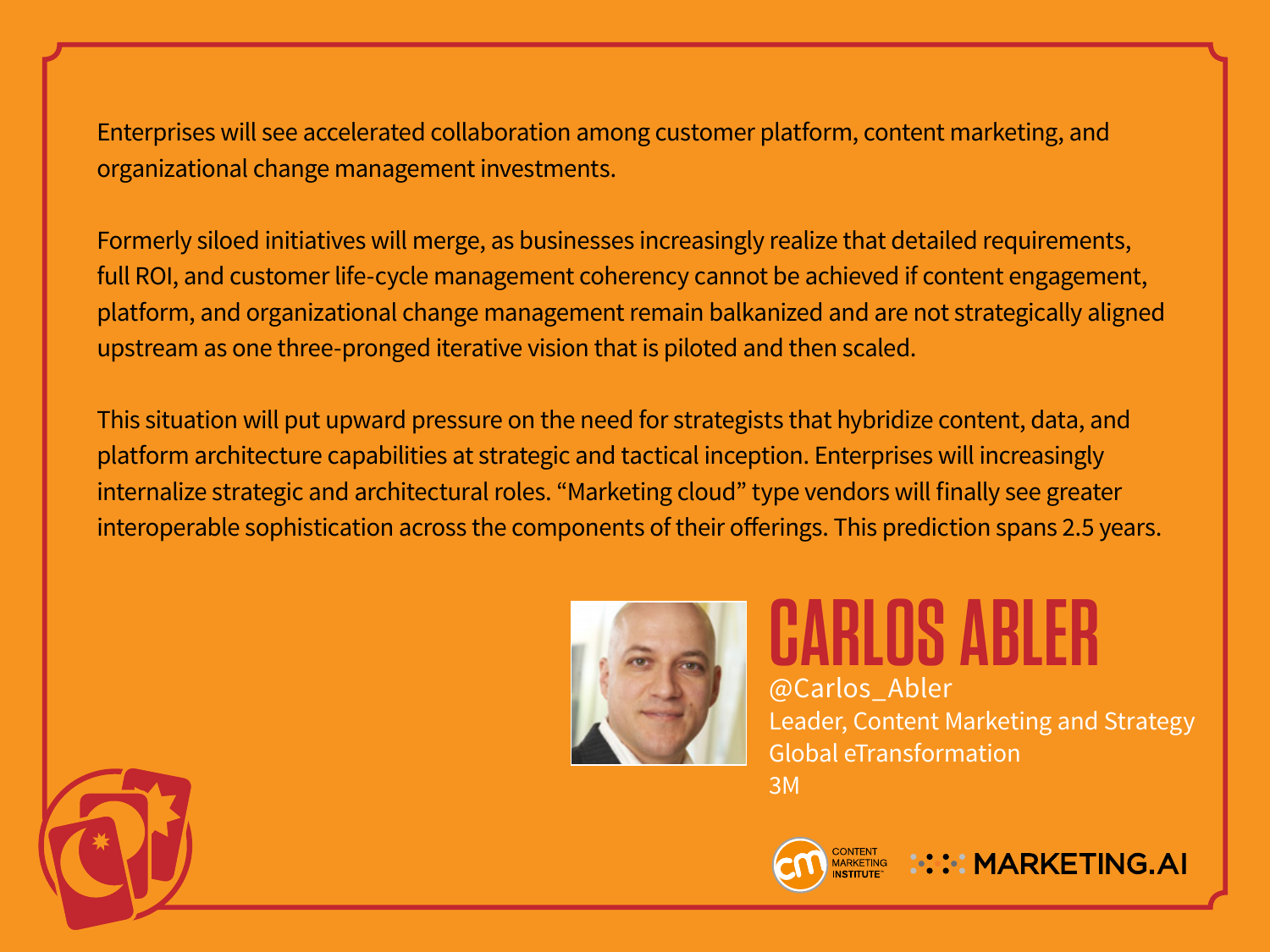Paid content amplification will continue to increase as brands realize that it is the key to growing both paid AND organic reach. As a result, the gap between the "haves" (those who pay for content amplification on Facebook and other platforms) and the

"have-nots" (those who don't) will increase. Paid amplifiers will see increases in organic reach, and others will see decreases, which may result in those brands de-emphasizing or even abandoning a content strategy.



**TOM WEBSTER** @webby2001 Vice President Edison Research



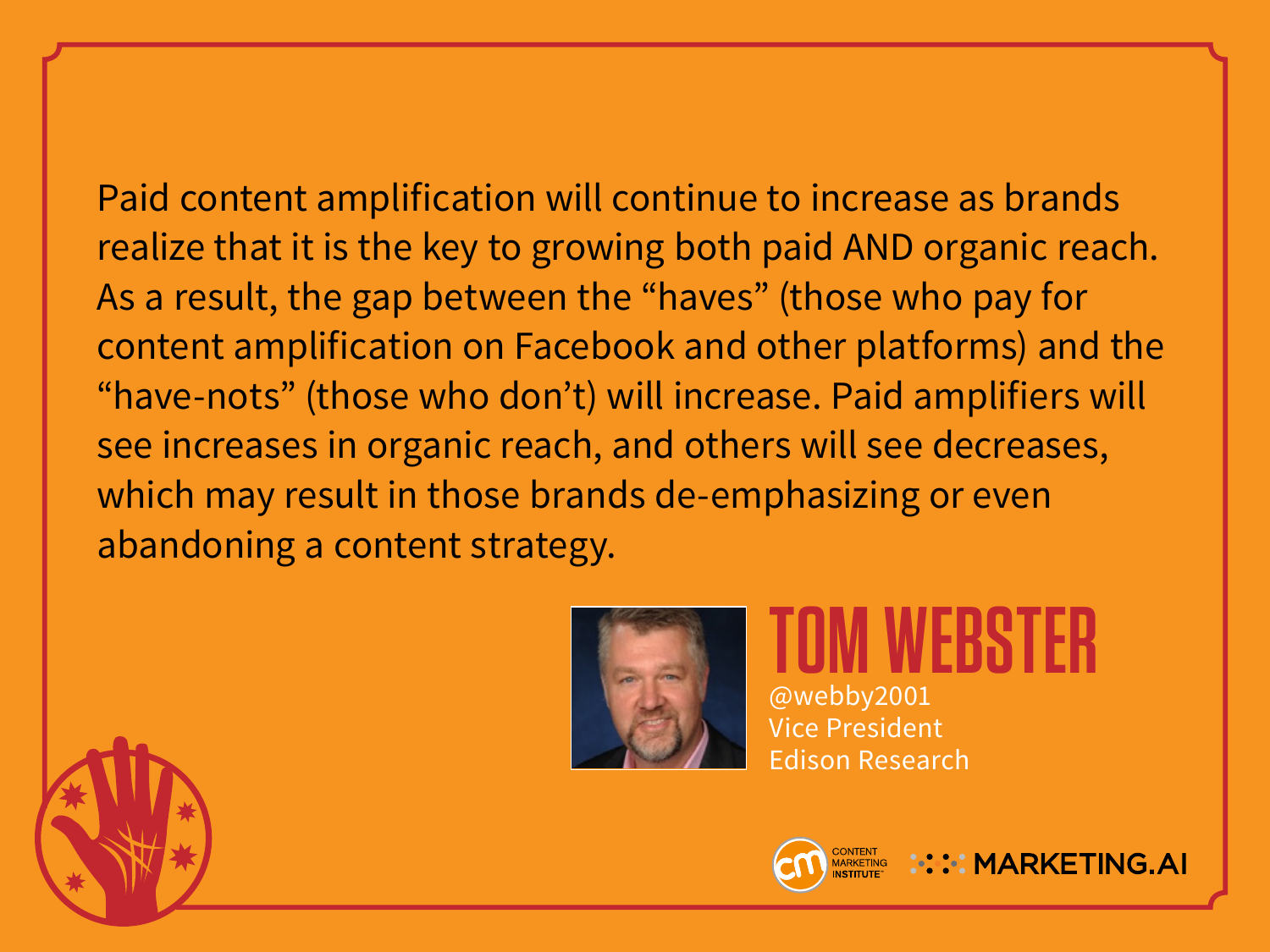Offline will become the new online. With 93% of retail sales taking place in stores, content marketers will awaken to the fact that mobile consumers are, in fact, on the move. This makes brick-and-mortar locations incredibly valuable points of consumer interaction. Those that can match the best content with consumer proximity via smartphones stand to build direct audiences, brand loyalty, and sales faster and better than the competition.



**JEFF ROHRS** @jkrohrs CMO Yext



**ALCOMPTING AI**